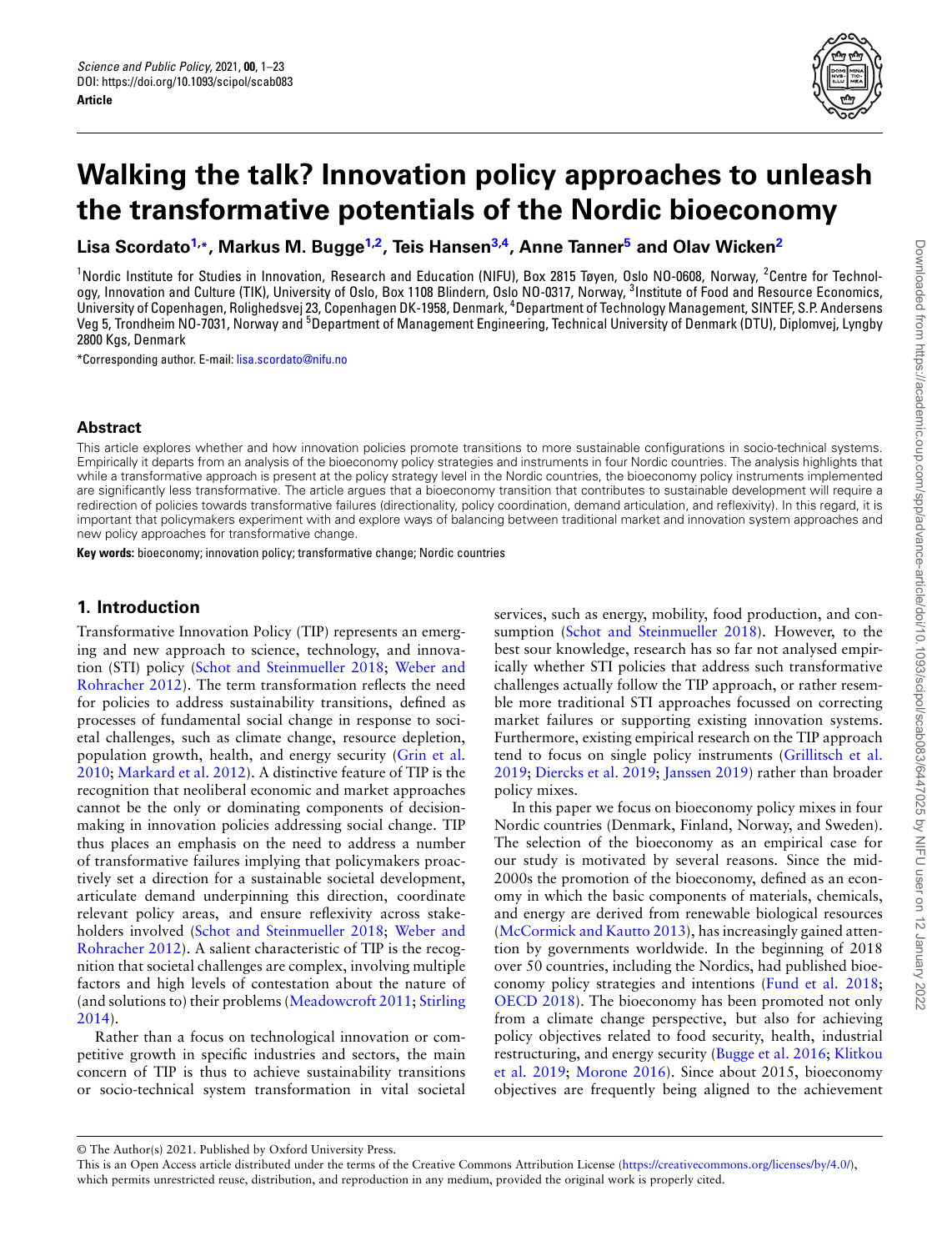of the United Nations Sustainable Development Goals (UN SDGs) and the Paris Agreement on climate change [\(European](#page-16-6) [Commission 2018](#page-16-6); [EUBA 2018;](#page-16-7) [Fund et al. 2018;](#page-16-4) [Fritsche](#page-16-8) [et al. 2020](#page-16-8)).

However, a bioeconomy transition that contributes to sustainable development will require a redirection of policies towards TIP. Previous studies have shown that bioeconomy policies are frequently underpinned by traditional market and system change rationales and that its development is made difficult by several factors which in our view largely reflect the transformative failures justifying a TIP approach. Examples of such obstacles are the lack of consensus on the goals and interpretations of the bioeconomy, challenges with policy coordination of a broad range of actors with different interests ([Fund et al. 2018](#page-16-4)), loose connection of bioeconomy policies to social and environmental concerns([Giljum et al. 2016](#page-16-9); [Kitchen and Marsden 2011;](#page-16-10) [Staffas and McCormick 2013\)](#page-17-7), and that many policy instruments focus on technology development [\(Patermann and Aguilar 2018](#page-17-8); [Schmid et al. 2012\)](#page-17-9). As Birch suggests, the policy visions of a bioeconomy typically represent a future that is based on biological rather than fossil inputs, but that is otherwise not radically different from the present in terms of social institutions, infrastructure, and consumption patterns [\(Birch 2019](#page-15-1); [Ponte and Birch 2014](#page-17-10)).

Investigating the innovation policy approaches for the bioeconomy in the four Nordic countries is interesting for several reasons. Firstly, in the countries' bioeconomy policy strategies, the development of the bioeconomy is explicitly expected to achieve social and environmental change (e.g. [FORMAS 2012](#page-16-11)). Secondly, natural resource industries within forestry (Norway, Sweden, and Finland), fisheries (Norway), and agriculture (Denmark) have traditionally played important roles in the national economies of the Nordic countries and continue to do so [\(Johansen et al. 2019](#page-16-12); [Schou 2020](#page-17-11); [The Royal Swedish Academy of Agriculture and Forestry](#page-17-12) [2015](#page-17-12)). Third, the natural resource industries have negative environmental impacts [\(Kettunen et al. 2012](#page-16-13); [Prestvik et al.](#page-17-13) [2013](#page-17-13)) which create contestation in these countries over the sustainability of bioeconomy development, such as the utilisation and exploitation of biological resources [\(Scordato et al.](#page-17-14) [2017](#page-17-14)). Finally, the four Nordics are frontrunners in several bioeconomy fields, such as bioenergy, biochemicals, and biotechnology, and in green technology more generally [\(Gregg](#page-16-14) [et al. 2017;](#page-16-14) [Hansen et al. 2017](#page-16-15); Näyhä and Pesonen 2012), and the analysis of their policy mixes for the bioeconomy may hold important lessons for other countries.

<span id="page-1-1"></span>Consequently, the main research objectives of our paper are:

- (1) to investigate whether and how the TIP approach is applied in bioeconomy policies addressing societal challenges and
- (2) to analyse whether the suggested and implemented bioeconomy policy instruments are in accordance with the orientation of the innovation policy approaches of the bioeconomy policy strategies.

In terms of methods, we analyse bioeconomy policy strategies and instruments based on a review of policy documents and interviews with policy experts in the four countries.

The remaining of this article proceeds as follows. [Section 2](#page-1-0) presents the theoretical background and framework of the analysis before [Section 3](#page-4-0) discusses the data and methods used in the empirical case study. [Section 4](#page-6-0) presents the empirical results, followed by a discussion of the key findings across the four countries in [Section 5](#page-12-0). The last section presents the conclusions of our analysis as well as the implications for further research.

# <span id="page-1-0"></span>**2. Theoretical background and framework for analysis**

In this section, we present the analytical background of our paper and explain the main features of three different approaches to innovation policy. We also present some of the key conclusions and observations made in previous studies analysing bioeconomy policies and explain why the TIP approach is particularly relevant for analysing policies for bioeconomy transitions.

## 2.1 Three innovation policy approaches: innovation for growth, systems of innovation, and transformative change

The politics and governance of sustainable socio-technical transitions have become a key field in innovation studies over the last few years. Building on multiple disciplines including evolutionary economics, institutional theory, and innovation studies, several research contributions have examined policy processes towards transformations of socio-technical systems such as energy, mobility, food, and water([Davies and Evans](#page-16-16) [2019](#page-16-16); [Diercks et al. 2019;](#page-16-2) [Rogge et al. 2017;](#page-17-16) [Sovacool and](#page-17-17) [Axsen 2018](#page-17-17)).

Given the complexity of sustainability transition processes, single policy instruments are unlikely to facilitate such transitions. Consequently, innovation studies acknowledge that paying attention to policy mixes, i.e. the combination of policy strategies, policy instruments, and the processes through which such strategies and instruments emerge, is important ([Flanagan et al. 2011](#page-16-17); [Kivimaa and Kern 2016;](#page-16-18) [Rogge and](#page-17-18) [Reichardt 2016\)](#page-17-18). This has been observed in a number of empirical studies in the fields of energy production([Falcone](#page-16-19) [et al. 2017](#page-16-19); [Kern et al. 2017;](#page-16-20) [Reichardt et al. 2016](#page-17-19)), mobility ([Bakker and Trip 2013](#page-15-2); [Van Der Vooren 2015](#page-17-20)), and industry ([Huttunen et al. 2014](#page-16-21)).

A further trend in this field of study is the observation that the urgent societal challenges addressed by policymakers since the mid-2000s represent a break from conventional innovation policies implemented during the previous thirty years([Kallerud et al. 2013;](#page-16-22) [Kuhlmann and Rip 2014](#page-16-23)). Departing from the historical unfolding of innovation policies since World War II, [Schot and Steinmueller \(2018\)](#page-17-0) have presented an interpretation of innovation policies as subject to three framings or generations of innovation policy approaches: (1) *innovation for growth*, (2) *systems of innovation*, and (3) *transformative change*. We suggest that they represent useful analytical categories for better understanding how different policy approaches are combined. Policy strategies and instruments are likely to look very different in each of the three approaches. Building on [Weber and Rohracher's \(2012\)](#page-18-0) conceptualisation of policy failures in the three different approaches, Table 1 provides a summary of the specific failures in focus.<sup>[1](#page-1-1)</sup>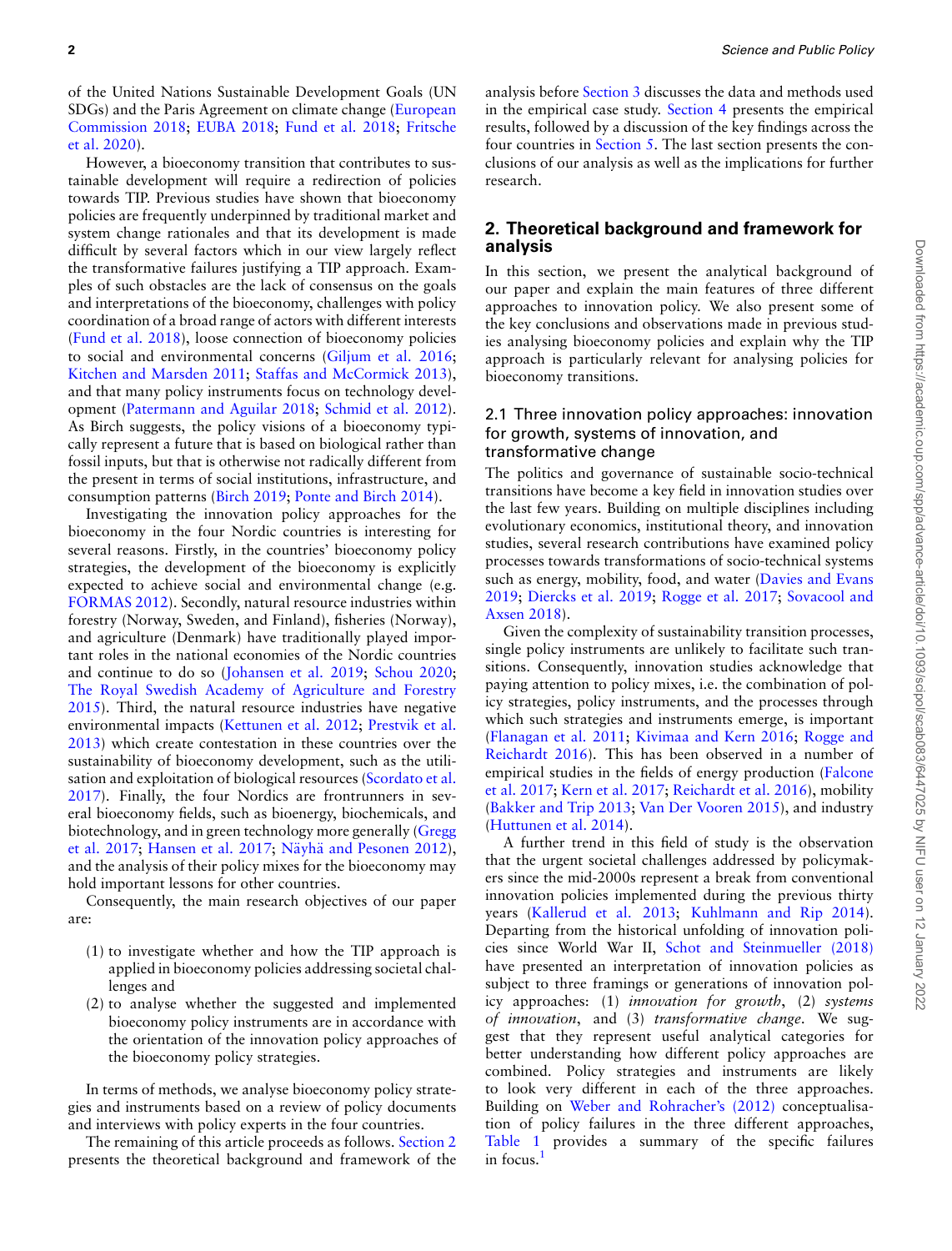| <b>Table 1.</b> Summary of failures addressed in the three innovation policy approaches. |  |  |  |
|------------------------------------------------------------------------------------------|--|--|--|
|------------------------------------------------------------------------------------------|--|--|--|

| Innovation for growth Market failures                                                                                                                                       | Systems of innovation Structural system<br>failures                                                                                                                                                                                                                                                                                                                                                                                                                                                     | Transformative change Transformational<br>system failures                                                                                                                                                                                                                                                                                                                                                                                                                               |
|-----------------------------------------------------------------------------------------------------------------------------------------------------------------------------|---------------------------------------------------------------------------------------------------------------------------------------------------------------------------------------------------------------------------------------------------------------------------------------------------------------------------------------------------------------------------------------------------------------------------------------------------------------------------------------------------------|-----------------------------------------------------------------------------------------------------------------------------------------------------------------------------------------------------------------------------------------------------------------------------------------------------------------------------------------------------------------------------------------------------------------------------------------------------------------------------------------|
| Information asymmetries: Uncertainty<br>about outcomes and short time horizon<br>of private investors lead to undersupply<br>of funding for R&D                             | Infrastructural failure: Lack of physical and<br>knowledge infrastructures                                                                                                                                                                                                                                                                                                                                                                                                                              | Directionality failure: Lack of shared<br>vision regarding the goal and direction<br>of the transformation process; lack of<br>targeted funding for research, develop-<br>ment and demonstration projects and<br>infrastructures                                                                                                                                                                                                                                                        |
| Knowledge spill-over: Public good char-<br>acter of knowledge and leakage of<br>knowledge lead to socially sub-optimal<br>investment in (basic) research and<br>development | Institutional failures: Hard institutional fail-<br>ure: Absence, excess, or shortcomings of<br>formal institutions such as laws, regula-<br>tions, and standards (in particular regarding<br>Intellectual Property Rights (IPR) and<br>investment)<br>Soft institutional failure: Informal institu-<br>tions (e.g. social norms and values, culture,<br>entrepreneurial spirit, trust, and risk-taking)<br>that hinder innovation                                                                      | Demand articulation failure: Insufficient<br>spaces for anticipating and learning<br>about user needs to enable the uptake of<br>innovations by users. Absence of orient-<br>ing and stimulating signals from public<br>demand.<br>Lack of demand-articulating competencies                                                                                                                                                                                                             |
| Externalisation of costs: The possibility to<br>externalise costs leads to innovations that<br>can damage the environment or other<br>social agents                         | Interaction or network failure: Strong net-<br>work failure: Intensive cooperation in<br>closely tied networks leads to lock-in<br>into established trajectories and a lack of<br>infusion of new ideas, due to too inward-<br>looking behaviour, and lack of weak ties to<br>third actors.<br>Weak network failure: too limited interac-<br>tion and knowledge exchange with other<br>actors inhibits exploitation of complemen-<br>tary sources of knowledge and processes of<br>interactive learning | Policy coordination failure: Lack of multi-<br>level policy coordination across different<br>systemic levels (e.g. regional-national-<br>European or between technological and<br>sectoral systems); lack of horizontal coor-<br>dination between research, technology,<br>and innovation policies on the one hand<br>and sectoral policies (e.g. transport,<br>energy, and agriculture) on the other;<br>lack of vertical coordination between<br>ministries and implementing agencies |
| Over-exploitation of commons: Public<br>resources are over-used in the absence<br>of institutional rules that limit their<br>exploitation (tragedy of the commons)          | Capabilities failure: Lack of appropriate com-<br>petencies and resources at actor and firm<br>level prevent the access to new knowledge<br>and lead to an inability to adapt to changing<br>circumstances, to open up novel opportu-<br>nities, and to switch from an old to a new<br>technological trajectory                                                                                                                                                                                         | Reflexivity failure: Insufficient ability<br>of the system to monitor, anticipate,<br>and involve actors in processes of self-<br>governance; lack of distributed reflexive<br>arrangements to connect different dis-<br>cursive spheres, provide spaces for<br>experimentation and learning; no adap-<br>tive policy portfolios to keep options<br>open and deal with uncertainty                                                                                                      |

*Source*: Adapted from [Weber and Rohracher 2012](#page-18-0).

In the first approach *(innovation for growth),* the rationale for policy intervention is to address market failures leading to underinvestment in research and development (R&D) by the private sector. The underlying assumption is that innovation is necessary to sustain long-term economic growth. Governments are expected to intervene only to mitigate deficiencies in markets, such as compensating for too little investment in R&D, non-desired externalities and asymmetric information, as well as eliminating barriers to entry([Chaminade and](#page-15-3) [Edquist 2010](#page-15-3)). The innovation model is essentially technology and science-driven and emphasises the commercialisation of scientific discoveries, particularly by large private firms. In this approach, there is a clear division of labour among scientists, private firms, and public actors. Each have the responsibility for advancing scientific discovery, transforming discovery into innovations, and regulating eventual externalities, respectively [\(Schot and Steinmueller 2018\)](#page-17-0). Policy instruments typically provide subsidies for R&D and tax exemptions for private R&D investments.

The second approach *(systems of innovation)* understands innovation as a systemic and interactive process influenced by institutional settings, which have important implications

for the design and implementation of innovation policy. Thus, innovation processes are characterised by interaction and dynamic feedback loops, which is opposed to the linear model of innovation emphasised in the first innovation policy approach [\(Schot and Steinmueller 2018](#page-17-0)). However, like the first, the second approach departs from an understanding whereby STI are necessary for maintaining competitiveness, and it emphasises the importance of strengthening the competitive advantage of domestic firms in terms of global competition. The central rationale for policy intervention is to address failures in the components that constitute systems of innovation: actors, networks, and institutions. Thus, policy intervention may strengthen the interaction, alignment, and cooperation between actors such as universities, industries, and governments, but also facilitate the entry of entrepreneurs and small- and medium-sized enterprises in networks. Various authors([Smith 2000;](#page-17-21) [Woolthuis et al. 2005](#page-18-1)) have identified several structural system failures, which this approach may address. Examples of such failures are the lack of appropriate *competences and resources* at the firm level which hamper the access and exploitation of knowledge; the absence, excess, or shortcoming of *formal institutions* such as laws, regulations,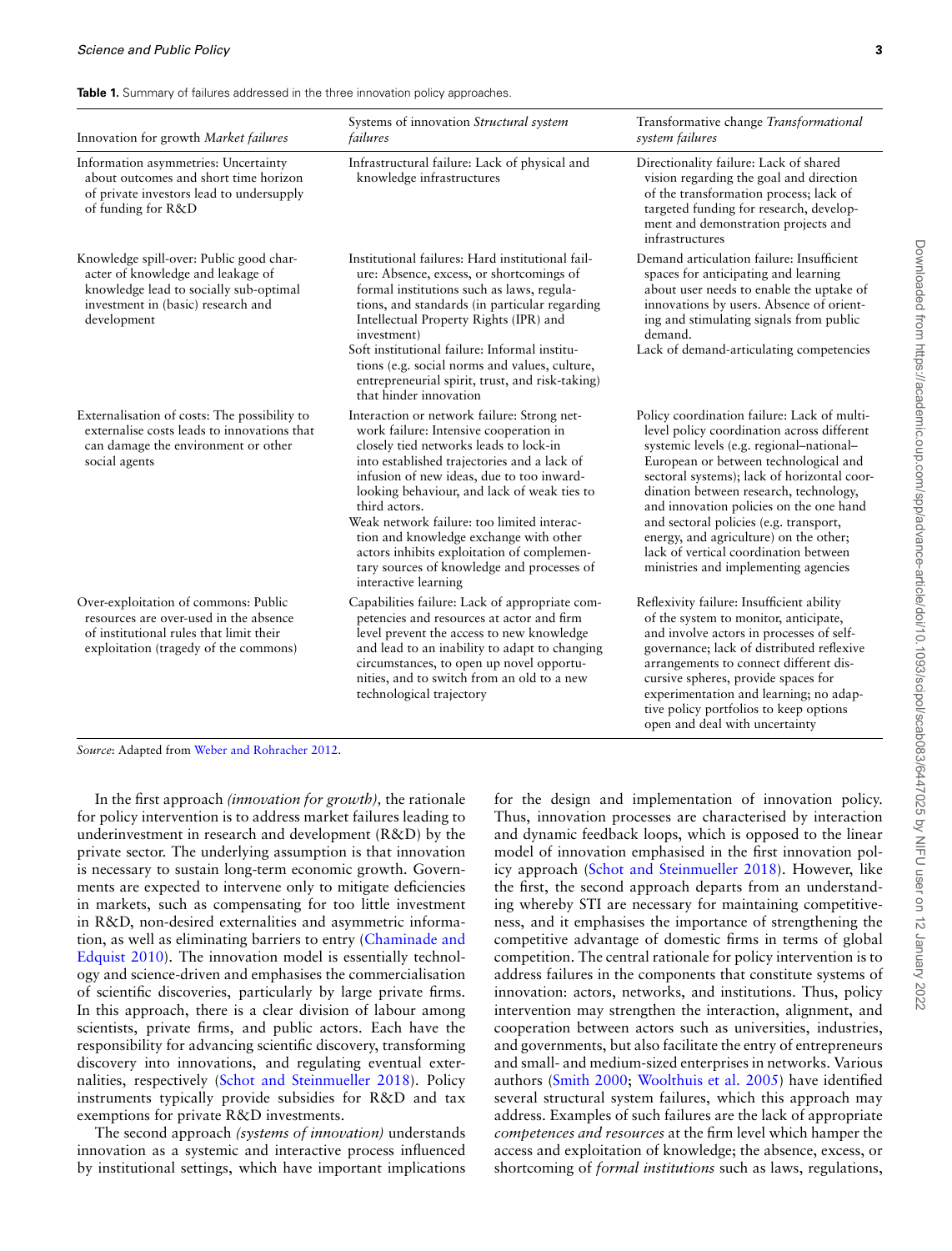and standards but also *informal institutions* such as social norms and values, culture, and entrepreneurial spirit which imped collaboration for innovation. Moreover, structural system failures are also found in relation to *networks* which may be too closely tied leading to myopia. Interaction may also be too limited and thus inhibiting complementary knowledge and interactive learning. There may also be failures with regard to a lack of physical and knowledge *infrastructure* due to large scale, long time horizon of operation and ultimately too low return on investment for private investors. Following this line of argument, the choice of policy instruments is determined in relation to the actual problems identified in the innovation system.

The third and emerging innovation policy approach *(transformative change)* calls for the transformation of large socio-technical systems([Schot and Steinmueller 2018\)](#page-17-0). 'Sociotechnical system transformation (or transition) is about changing skills, infrastructures, industry structure, products, regulations, user preferences and cultural predilections' ([Schot and Steinmueller 2018](#page-17-0): 1562). Characterise transitions as long-term processes that often last forty-fifty years. For this reason, the importance of long-term strategic orientation in sustainability transitions is acknowledged as having a fundamental role in giving direction to system change.

The third approach draws on the four transformative system failures identified by [Weber and Rohracher \(2012\):](#page-18-0) (1) directionality failure, (2) demand articulation failure, (3) policy coordination failure, and (4) reflexivity failure. Directionality failure refers to a lack of ability in steering innovation efforts and collective priorities in a specific direction in order to meet societal challenges. Demand articulation failure refers to insufficient uptake of innovations, and a lack of anticipating and learning about user needs. Policy coordination failure refers to a deficit in managing and synchronising the inputs from different policy areas to meet societal challenges. Such coordination might include coherence between policies at international, national, regional, and municipal levels (vertical coordination failure), or across different sectors (horizontal coordination failure). Reflexivity failure refers to missing learning feedback loops and the lack of ability to continuously monitor the progress of ongoing innovation processes and to subsequently adjust the course of action. A key feature of TIP is its focus on experimentation and the exploration of different options.

The policy rationales of the third approach thus differ quite substantially from those of the first and second approaches. The fundamental difference starts from the explicit critique that stimulating innovation is not always positive and that 'many technologies are deeply implicated in persistent environmental and social problems'([Schot and Steinmueller 2018](#page-17-0): 1562). In this manner, it is argued that a re-examination of the two earlier approaches and that a new approach, represented by the emerging third approach, is necessary to meet the societal challenges of our time. It is important to mention, however, that the first two approaches, *innovation for growth* and *systems of innovation*, are not entirely dismissed in the third transformative approach but are instead viewed as valid and relevant to many aspects. In fact, [Weber and Rohracher](#page-18-0) [\(2012\)](#page-18-0) explicitly state that a TIP approach does not entail that it is irrelevant to correct market and structural system failures. The point here is that innovation policies addressing societal challenges need to do much more than that. Thus, a TIP policy

approach does not exclude attention to e.g. over-exploitation of commons and capabilities failures, but it does necessitate attention to transformative system failures. Schot and Steinmueller also acknowledge that real-life policies will in fact reflect a combination of approaches and stress that 'a deeper discussion and confrontation of frames and a process of critical frame reflection both by academics and policy makers is, however,important' ([Schot and Steinmueller 2018:](#page-17-0) 1555). Moreover, they make clear that 'Real world policy contexts will also always involve a wide range of policy instruments drawing on several rationales' (ibid: 1565). Table 1 provides a summary of the failures addressed respectively by each of the three innovation policy approaches.

More recently, the TIP approach has been discussed. [Diercks et al. \(2019\)](#page-16-2) argue that 'the emerging paradigm of transformative innovation policy is still a heavily contested discursive space' [\(Diercks et al. 2019:](#page-16-2) 881). [Giuliani \(2018\)](#page-16-24) has argued that [Schot and Steinmueller's \(2018\)](#page-17-0) three frames assign little attention to the unintended consequences of technology on society and the environment. She adds that the transformative change framing needs to pay much more attention to the 'dark side' of multinational companies [\(Giuliani](#page-16-24) [2018](#page-16-24): 1579). In a recent contribution, [Fagerberg \(2018\)](#page-16-25) argues that the third frame pays too little attention to the role of firms in transformative innovation and adds that the policy advice, which the authors bring to the table, is rather vague (however, see [Grillitsch et al. 2019](#page-16-1)).

In our view, the three innovation policy approaches constitute a useful analytical framework for exploring whether and how innovation policy approaches coexist and to trace the features of the emerging transformative approach in policy strategies with transformative ambitions. We nevertheless acknowledge that the differences between the three approaches are perhaps more subtle, nuanced, and not as clear-cut as suggested by Schot and Steinmueller. For instance, the societal impact of innovation was also to some extent emphasised by proponents of the first and second approaches ([Grillitsch et al. 2020\)](#page-16-26).

# 2.2 Bioeconomy policy and its relevance for transformative innovation policy

As mentioned in the introduction the concept of the bioeconomy has increasingly gained interest in both policy and academic debates since about the mid-2000s. During this period, bioeconomy policy strategies have increasingly been oriented towards an ambition to contribute to sustainable development. However, previous studies suggest they largely continue to pursue traditional innovation policy paradigms. Considering the theories reviewed in the previous section, a bioeconomy transition that contributes to sustainable development will require a redirection of policies towards TIP. In this section we illustrate why, in our view bioeconomy policy development may require a stronger attention on transformative failures.

From the literature it emerges that the policy drivers for promoting bioeconomic development have evolved significantly over the last ten-fifteen years. While initially closely connected to *life sciences* and *biotechnology* development (see [OECD 2009\)](#page-17-22) or to the 'knowledge-based bio-economy' concept emphasising organic raw materials [\(McCormick](#page-17-4) [and Kautto 2013;](#page-17-4) [Straffas and McCormick 2013](#page-17-7)), the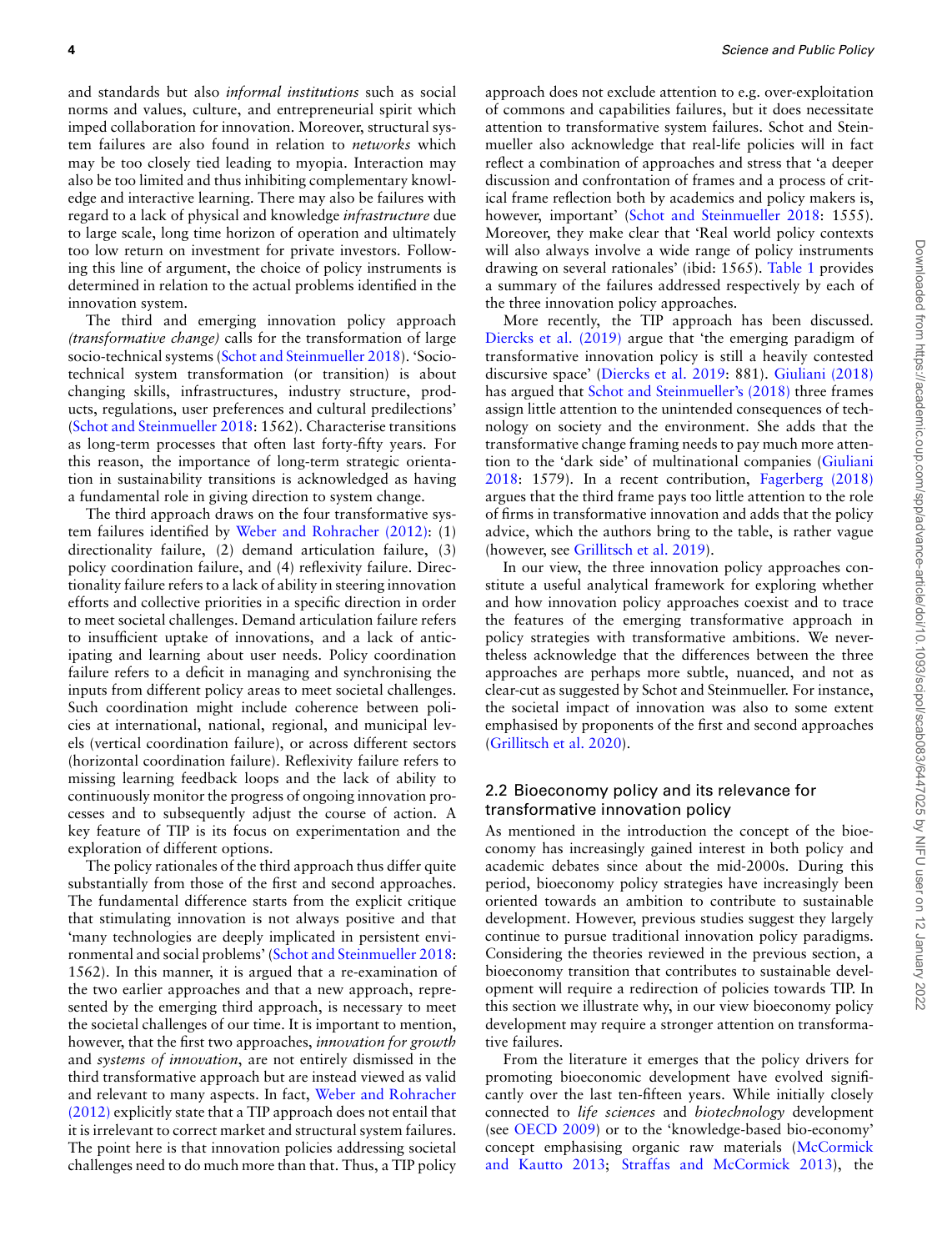bioeconomy has increasingly been aligned to meeting major societal challenges [\(Fund et al. 2018\)](#page-16-4). At the same time, policy strategies for the bioeconomy have increasingly turned to recognise the important of the *circular* bioeconomy concept which underlines the importance of maintaining the value of products, materials, and resources for as long as possible and supporting a societal development based on the principles of the waste hierarchy [\(Stegmann et al. 2020\)](#page-17-23). These objectives imply large societal changes involving behavioural changes from consumers and producers rather than a purely technoeconomic endeavour [\(Fritsche et al. 2020](#page-16-8); [Morone 2016\)](#page-17-6). However, studies show that despite changes in policy drivers, most bioeconomy policy strategies continue prioritising production and utilisation of biological resources to generate high value bio-based products and services, and propose policy measures based on traditional market and system failure ratio-nales(e.g. research programmes) ([Fund et al. 2018](#page-16-4); Töller [et al. 2021\)](#page-17-24). For example, while a broad conceptualisation of the bioeconomy was promoted in the EU bioeconomy strategy from 2012, bioeconomy policy instruments had a considerably narrower focus on techno-scientific solutions to societal problems (see also [Patermann and Aguilar 2018](#page-17-8); [Schmid et al.](#page-17-9) [2012\)](#page-17-9), which is raised as an area of concern [\(Birch 2016;](#page-15-4) [Mukhtarov et al. 2016](#page-17-25)).

Interestingly, Töller et al.  $(2021)$  argue that bioeconomy policy is still to be viewed 'as a somewhat diffuse and loose constellation of differently established partial policy fields in the area of biomass production, processing and use' (Töller [et al. 2021:](#page-17-24) 159). Moreover, "that bioeconomy policy still lacks specific and long-term constellation of interrelated problems,actors, institutions and measures" (Töller at al. 2021: 159). In sum, they pointed at the following recurring problems characterising bioeconomy policy:

- (1) Fragmentation of the institutional and regulatory landscape,
- (2) Ambiguity, inconsistency and contestation of its overarching goals,
- (3) Fragile supportive bioeconomy actor constellations,
- (4) Lack of bioeconomy-specific policy instruments (Töller [et al. 2021](#page-17-24)).

On a similar note, other studies illustrate how the bioeconomy is subject to different and divergent interpretations and ideas in terms of spatial focus, scale, and scope. On the one hand, the bioeconomy is proposed as a rationale for an increased exploitation of global value chains and large-scale centralised production systems, and on the other as a rationale for an economy based on local, small-scale decentralised production systems. In agriculture, these conflicting rationales may be exemplified by preferences for, respectively, a continued emphasis on mass production and monoculture, and small-scale organic practices. These different and sometimes competing interpretations create contestations and difficulties for the design and formulation of bioeconomy policy [\(Bugge](#page-15-0) [et al. 2016;](#page-15-0) [Levidow et al. 2012a,](#page-16-27)[b\)](#page-16-28) and hence call for a stronger political attention on issues related to directionality and policy coordination. In fact, empirical studies have shown that national bioeconomy policy strategies are often written as broad frameworks and thus often merge environmental concerns such as protecting ecosystems, biodiversity, and land use change with socio-economic objectives such as

ensuring jobs and growth [\(Dubois and Gomez San Juan 2016;](#page-16-29) Pülzl et al. 2014). [Birch \(2016\)](#page-15-4) argues that policy visions defined by broad policy frameworks, based on a 'catch all agenda setting', risk making actions difficult and implementation uncoordinated and fragmented. Moreover, attention on reflexivity by monitoring progress and effects of the bioeconomy transition is needed in bioeconomy policy as the positive effects of the bioeconomy on environmental sustainability are often taken for granted in bioeconomy policies, despite empirical evidence, showing that the opposite may in some cases occur([Bugge et al. 2016;](#page-15-0) [Cavicchi 2016](#page-15-5); [Ponte 2009;](#page-17-27) [Richardson 2012](#page-17-28)).

#### 2.3 Analytical framework

In order to fulfil the article's research objectives, we develop an analytical framework (Table 2) that provides a stylised account of different approaches (following [Schot and](#page-17-0) [Steinmueller 2018](#page-17-0)) to developing the bioeconomy. We make a distinction between policy strategies and policy instruments as core components of policy mixes([Rogge and Reichardt 2016\)](#page-17-18). Here, [\(Rogge and Reichardt 2016:](#page-17-18) 1623) a policy strategy is 'a combination of policy objectives and the principle plans for achieving them' and policy instruments are 'the tools policy makers have to achieve determined objectives'. The policymaking process is referred to as a 'political problem-solving process among constrained social actors in the search for solutions to societal problems' thus involving 'power, agency and politics' (ibid: 1625). It is emphasised that policy learning in policy processes is a particularly important component.

While the purpose of our article is not to carry out an exhaustive analysis of the countries' policy instruments of relevance for the bioeconomy, we nevertheless find it important (following the insights of [Schmid et al. \(2012\)](#page-17-9) described above) to make a distinction between the countries' visions for bioeconomy development at the strategic level and the main emphasis of bioeconomy policy instruments that actually are in place.

# <span id="page-4-0"></span>**3. Methodology**

This article examines the bioeconomy-related strategies and instruments in the four Nordic countries: Denmark, Finland, Norway, and Sweden. The selection of multiple cases was made to provide a better test of the analytical framework than could have been done from analysing a single case [\(Yin 2014\)](#page-18-2).

## 3.1 Data sources

The empirical analysis is based on two types of data sources: bioeconomy-related strategy documents and interviews. First, we identified and selected 20 official policy documents in total by searching official web pages and through recommendations from national experts. The documents consulted were official governmental documents or other types of documents treated by the countries as primary documents related to the promotion of the bioeconomy. Hence, the reviewed documents were of different natures and scope and included specific and overarching bioeconomy policy strategies, as well as policy strategies related to specific bioeconomy relevant sectors such as forestry, food, agriculture, and fisheries. We limited our analysis to documents published between 2006 and 2019 (see Appendix 1). Second, we conducted 21 semi-structured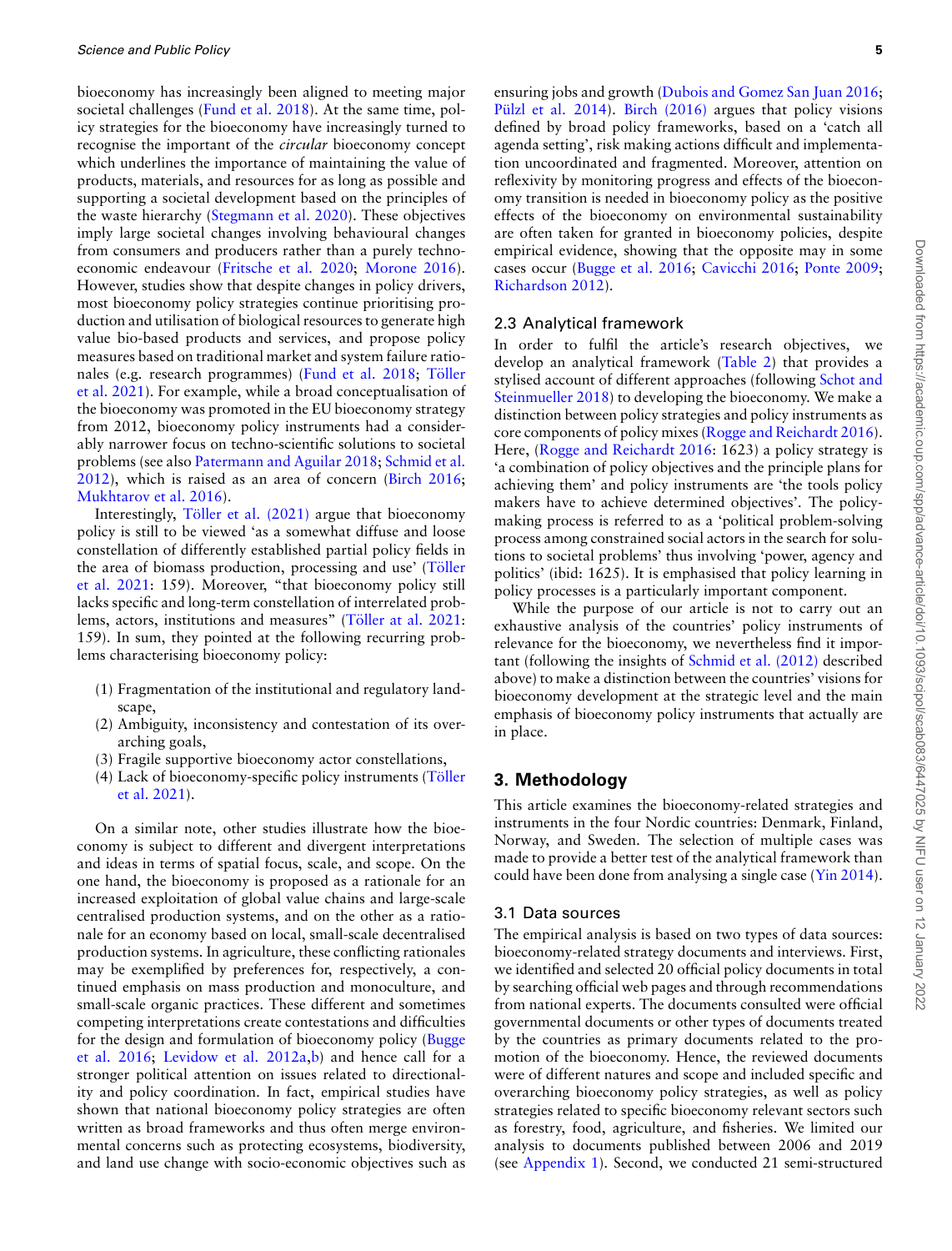|                                                                                                                       | Innovation for growth                                                                                                                               | Systems of innovation                                                                                                                                                                                                                                                      | Transformative change                                                                                                                                                                                                                                                                                        |
|-----------------------------------------------------------------------------------------------------------------------|-----------------------------------------------------------------------------------------------------------------------------------------------------|----------------------------------------------------------------------------------------------------------------------------------------------------------------------------------------------------------------------------------------------------------------------------|--------------------------------------------------------------------------------------------------------------------------------------------------------------------------------------------------------------------------------------------------------------------------------------------------------------|
| Strategy:                                                                                                             |                                                                                                                                                     |                                                                                                                                                                                                                                                                            |                                                                                                                                                                                                                                                                                                              |
| What is the most important<br>policy approach under-<br>pinning the bioeconomy<br>strategies?                         | Compensate for under-<br>investment in R&D by<br>private-sector actors in the<br>bioeconomy                                                         | Ensure the build-up and development of<br>effective systems of innovation around<br>bio-based sectors and technologies                                                                                                                                                     | Proactive and transformative change of<br>existing systems towards a sustainable<br>bioeconomy; focus on wide societal<br>changes                                                                                                                                                                            |
| How are the bioeconomy<br>strategy development pro-<br>cesses organised and who<br>was involved?                      | Traditional top-down policy<br>process involving a nar-<br>row set of actors from the<br>science and technology<br>domain                           | Sectoral and/or silo-based policy<br>approaches involving actors across<br>supply and demand in the respective<br>sectoral domains                                                                                                                                         | Broad, bottom-up, coordinated, and<br>open-ended policy process involving<br>diverse actors across industry, policy<br>academia, and civic sector. Reflexivity<br>and continuous adjustments around<br>goals and working practices                                                                           |
| Instruments:<br>What types of policy<br><i>instruments are most</i><br><i>important to promote the</i><br>bioeconomy? | Ensure tax incentives,<br>R&D support schemes,<br>strengthening of IPRs, and<br>commercialisation strate-<br>gies for new bio-based<br>technologies | Support capability development of<br>actors working with the bioecon-<br>omy, develop infrastructures (e.g.<br>waste sorting facilities), attention to<br>institutions preventing innovation in<br>bio-based technologies, and support<br>for collaboration and networking | Set goals and targets for bioeconomy<br>development that other policy instru-<br>ments must contribute to, stimulate<br>demand for bio-based products, and<br>establish bodies in charge of coor-<br>dination of bioeconomy policy and<br>monitoring of progress and effects of<br>the bioeconomy transition |

interviews with key policy experts (see Appendix 2). We selected interviewees by contacting the organisations listed as primary authors of the strategy documents, and through snowball sampling. In this way we managed to interview experts that were centrally placed in relation to the development and formulation of bioeconomy policies and that were very well positioned to provide their expert opinion on the current policy approaches to the bioeconomy in their respective countries.

To account for the diversity of individual responses, we sampled actors within different organisations (ministries, research and innovation funding agencies, universities, research institutes, and industry associations). At the start of our field research, we strived to reach a similar number and profile of interviewees across the four countries by contacting equivalent organisations. However, we did not fully succeed in our attempt and we acknowledge this as a limitation of the research findings. The reason for the dissimilarity of interviewee profiles can mainly be explained by two factors: by a dissimilar type of policy actors involved in the development of the bioeconomy strategies and, in some cases, by the unavailability of the contacted experts at the time of conducting the research. The interviews were carried out in the autumn and winter of 2017. Interviews were carried out face to face or by telephone and lasted approximately 1 h each. Interviews were recorded and transcribed. The interview protocol was structured in three parts (see [Appendix 3\)](#page-20-0). The objective of the first part was to identify the interviewees' understanding of the bioeconomy, including which bio-sectors were considered central in each country. The second part aimed at identifying the policy actors' views on key barriers and drivers, and preferred/implemented policy instruments for achieving a transition to a bioeconomy. The third part aimed to assess stakeholder involvement and processual challenges. Although all interviews followed the same structure they were treated as semi-structured, as they were open for new perspectives raised by the interviewees.

# 3.2 Data analysis

We performed a directed content analysis([Hsieh and Shannon](#page-16-30) [2005](#page-16-30)) of the key documents on bioeconomy policy in the four Nordic countries. A directed content analysis is advantageous when the aim is to validate existing theory or as in our case assess the use of various innovation policy approaches in promoting the bioeconomy. The starting point for the content analysis was to develop an initial coding scheme (see Table 3) aiming to identify typical features (or failures) of the three innovation policy approaches. As explained in [Section 2](#page-1-0), attention to market and structural system failures is not in itself incongruent with a TIP approach. Rather, more traditional approaches to innovation policy are characterised by strong attention to market and structural system failures *and* lack or little attention to transformative system failures. Subsequently the national policy documents were coded and analysed following the coding scheme. To improve the coding process regarding reliability and consistency across the used categories, the coding was first carried out by the four researchers individually and then discussed and compared jointly. See Appendix 4 for exemplar quotes used in the coding.

We acknowledge that the analysed policy documents in each country are shaped by the socio-economic contexts, industrial specialisations, and established institutional cultures [\(Rogge and Reichardt 2016\)](#page-17-18) and the result of policymaking processes involving actors with different interests, political preferences, and agendas [\(Meadowcroft 2011](#page-17-2)). Nevertheless, our theory-informed coding scheme provides us with a comparable lens whereby we can analyse the different elements making up each country's innovation approach.

The content analysis of the policy documents were important starting points for the interviews, providing an in-depth understanding of the situation in each case country. After conducting the interviews, we wrote short summaries for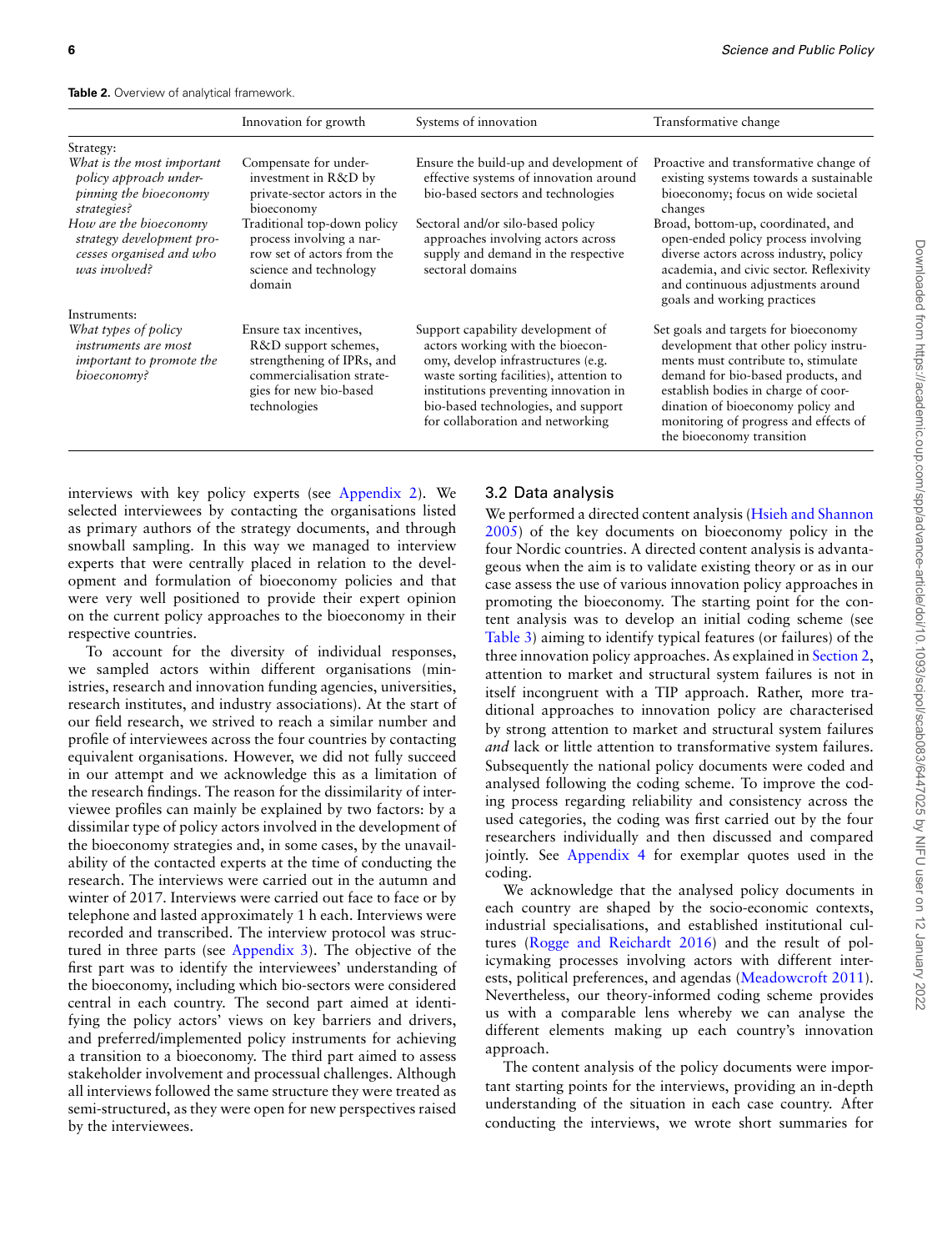**Table 3.** Operationalisation of the analytical framework.

| Innovation<br>policy<br>approach | Failures                                                                                                                                               | Policy strategy<br>and instruments<br>in country $x, y, z$ |
|----------------------------------|--------------------------------------------------------------------------------------------------------------------------------------------------------|------------------------------------------------------------|
| Innovation<br>for growth         | Information asymmetries<br>(MF1)<br>Knowledge spill-over (MF2)<br>Externalisation of costs<br>(MF3)<br>Over-exploitation of<br>commons (MF4)           | Weak/Strong/<br>Absent                                     |
| Systems of<br>innovation         | Infrastructural failures (SF1)<br>Hard/soft institutional<br>failures (SF2)<br>Interaction or network<br>failures (SF3)<br>Capabilities failures (SF4) | Weak/Strong/<br>Absent                                     |
| Transformative<br>change         | Directionality failure (TF1)<br>Demand articulation failure<br>(TF2)<br>Policy coordination failure<br>(TF3)<br>Reflexivity failure (TF4)              | Weak/Strong/<br>Absent                                     |

each case using the inputs from the document analysis and from the interview transcriptions. The case study summaries were then commented on and discussed between the authors. By doing so we gained deeper insight about the combination of innovation policy approaches in each of the four countries.

## <span id="page-6-0"></span>**4. Analysis: innovation policy approaches in the Nordic countries' policy strategies and instruments for the bioeconomy**

In this section, we present our analysis of the Nordic countries' bioeconomy strategies and instrument profile considering the three innovation policy approaches described in [Section 2](#page-1-0). Each country section begins with an analysis of the policy documents forming the respective country's bioeconomy strategy before analysing their profiles on policy instruments.

#### 4.1 Denmark

## **4.1.1 Policy strategy**

Denmark's strategic work related to a bioeconomy is expressed across several documents (see list in Appendix 1). The basis for this work was created as early as 2004, where the Advisory Council for Food Research (RUFF), introduced the vision of making Denmark a 'leading player in the future knowledge-based bio-economy through high technology research into food, non-food and feed' [\(RUFF 2006a](#page-17-29): 4). RUFF worked under the mandate of the Ministry of Food, Agriculture and Fisheries and the Ministry of Family and Consumer Affairs. More recently, strategic elements on bioeconomy development in Denmark has been expressed in various governmental documents: the Growth Plans from 2013 [\(Danish Government 2013a,](#page-16-31)[b](#page-16-32),[c,](#page-16-33)[d\)](#page-16-34), Action Plan for New Sustainable Proteins [\(Ministry of Environment and Food 2018\)](#page-17-30), Strategy for Circular Economy [\(Ministry of the Environment](#page-17-31)

[and Ministry of Industry, Business and Financial Affairs](#page-17-31) [2018\)](#page-17-31), and in the national research strategy FORSK2025 [\(Styrelsen for Forskning og Uddannelse 2017](#page-17-32)). FORSK2025 prioritised bio- and life science in relation to food, feed, health, and materials, all of which are defined as Danish positions of strengths.

The policy development processes behind the strategic documents reflect involvement and coordination across diverse actors connected to the bioeconomy. The strategic documents are all based on recommendations from multi-stakeholder advisory boards constituted by the Government at the time (e.g. [RUFF 2004](#page-17-33), [2006a](#page-17-29); [Danish Government 2013a,](#page-16-31)[b](#page-16-32),[c](#page-16-33),[d;](#page-16-34) [Ministry of Environment and Food 2018](#page-17-30); [Ministry of the](#page-17-31) [Environment and Ministry of Industry Business and Finan](#page-17-31)[cial Affairs 2018](#page-17-31)). Most advisory boards were composed of actor types like firms, universities, and public sector authorities; however also labour market unions, non-governmental organisations (NGOs), grassroots movements, etc. were represented on for example the early National Bioeconomy Panel (NBP). If the civic sector was not formally represented on the board, these were often involved indirectly in the strategy process through meetings and workshops.

The bioeconomy strategy documents reflect all three policy rationales. The *innovation for growth* approach is mainly emphasised through a strong focus on research and innovation support. The strategies also consider increasing research coordination and collaboration between innovation system actors in line with the s*ystems of innovation* approach [\(Danish](#page-16-31) [Government 2013a](#page-16-31)[,b,](#page-16-32)[c](#page-16-33),[d;](#page-16-34) [RUFF 2004,](#page-17-33) [2006b\)](#page-17-34).

The documents express a shift towards TIP thinking in certain aspects. For instance, the strategic work is developed in tandem with the work of the European Commission [\(European Commission 2004](#page-16-35), [2012\)](#page-16-36) and continually calls for the need for vertical and horizontal *coordination* [\(Danish](#page-16-31) [Government 2013a](#page-16-31)[,b](#page-16-32); [Ministry of Environment and Food](#page-17-30) [2018;](#page-17-30) [RUFF 2004,](#page-17-33) [2006b](#page-17-34)). As part of setting the direction for change, the government has persistently aimed to influence the EU to ensure a sustainable bioeconomy based on sustainably produced biomass [\(Danish Government 2013d\)](#page-16-34). Nevertheless, a recurrent theme in the strategic documents as well as in the public debate about a bioeconomy future in Denmark is the conflicting interests of the agricultural industry and environmental considerations. Some respondents argue that even though they perceive this antagonistic relationship as false because the bioeconomy potentially can make a large agricultural and food industry more sustainable, the tension between the agriculture and the environment is a central hindrance for explicitly setting direction and targets in Denmark (D2 and D4). The idea that the bioeconomy can solve the sustainability challenges while increasing profit throughout the whole value chain, from primary producers to retailers, is also a theme in some policy documents([Danish Government](#page-16-31) [2013a](#page-16-31); [RUFF 2006a;](#page-17-29) [Styrelsen for Forskning og Uddannelse](#page-17-32) [2017\)](#page-17-32). However, it has not gained widespread acceptance, and throughout the timeframe studied in this paper, the government has instead prioritised a traditional pro-agricultural policy direction. It is likely that the ambition of considering both the agricultural industry and the environment will continue to cause hindrances to the bioeconomy agenda in Denmark.

*Demand-articulation* was addressed in the early RUFF strategies([2004,](#page-17-33) [2006a,](#page-17-29)[b\)](#page-17-34) and to a limited degree in the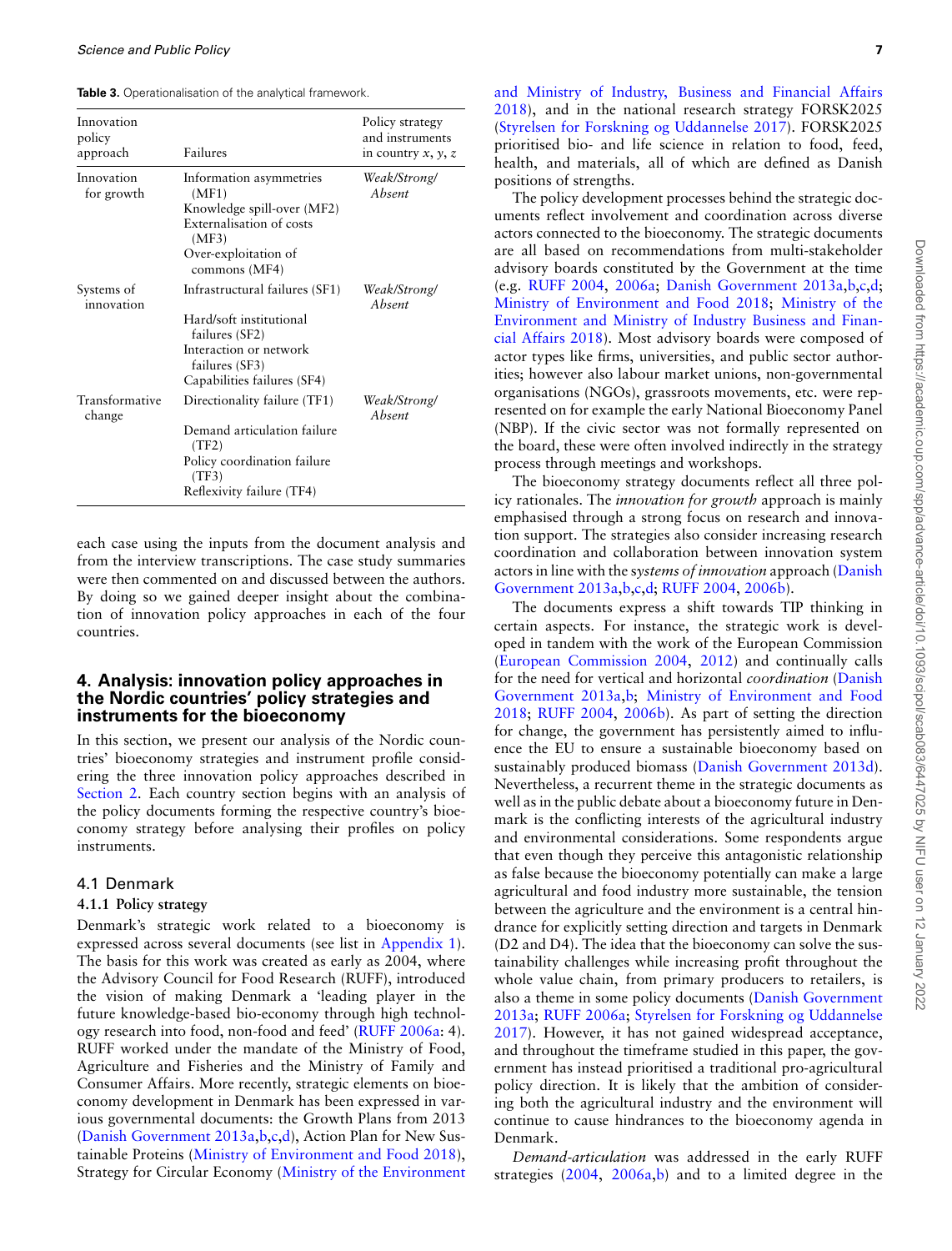growth plans [\(Danish Government 2013b](#page-16-32); [d](#page-16-34)). Focus was on ensuring security, transparency, and ethical considerations in the use of biotechnology in food and non-food products in order to create legitimacy and thereby improve demand articulation.

In sum, the transformative change perspective seems to be more apparent in earlier strategy documents [\(Danish](#page-16-31) [Government 2013a](#page-16-31)[,b](#page-16-32); [RUFF 2004,](#page-17-33) [2006b](#page-17-34)) than in later strategy documents([Ministry of Environment and Food](#page-17-30) [2018](#page-17-30); [Ministry of the Environment and Ministry of Industry,](#page-17-31) [Business and Financial Affairs 2018](#page-17-31)). In the later strategic documents, the government hesitates to commit to the bioeconomy vision and calls for further analysis before developing a national strategy and implementing the policy tools called for by the NBP and the Advisory Board for Circular Economy (ABCE).

## **4.1.2 Policy instruments**

When examining the bioeconomy policy instruments in Denmark it is clear that the market failure and the system of innovation approach still dominate and that the TIP instruments are more challenging to design and implement. The most relevant policy instruments in Denmark related to the bioeconomy are the R&D funding support (e.g. FORSK2025), bioenergy subsidy schemes, support for innovation networks, and the NBP.

The interviewees confirm that the current configuration of policy instruments is inadequate within all three policy rationales (D1–D6). For example, some respondents stress the need for using stronger market failure policy instruments like tax on fossil-based resources or unused or downgraded side-streams (D3 and D4). Existing market failure policies are implemented through subsidy schemes for bioenergy produc-tion<sup>[2](#page-1-1)</sup> (e.g. biogas, electricity and heat produced from biomass) and are assessed by some respondents as counterproductive for a bioeconomy transition because it downgrades biomass value (D4). 'We need a level playing field so biomass won't be used in places where it is downgraded, but should be used to its highest possible value. The only two government approved subsidies targeting the bioeconomy are counterproductive because it creates artificial high prices for using biomass in bioenergy production and attracts biomass that could have been used somewhere else to create higher value products' (D4).

Other interviewees openly reflect on the challenges related to promoting the new type of high value-added sustainable bio-based products: 'the system is challenged and has to rethink everything. It is easier to talk about the biofuel blending requirement, but we need an innovative space in terms of what tools we can use to promote high-value biobased products' (D2). Such instruments, it is argued (D4), need to set targets for utilisation of biomass and subsequently tax unused or downgraded use of biomass.

In line with the system of innovation approach, interviewees argue for strengthening coordination across new value chains and public–private partnerships (PPPs) (D2, D4, and D6). An example of this is the established innovation network The Danish Innovation Network for Biomass (INBIOM), funded partly by the Ministry of Higher Education and Science. INBIOM has been successful in stimulating an experimental start-up environment for utilising bioresources. However, respondents also call for mitigating the risk for new initiatives through PPP (D4 and D5).

Regarding transformative change policy instruments, most interviewees call for a stronger commitment by the government and industry associations in order to set direction and clear targets for realising the transition to a bioeconomy (D4, D2, and D6). The lack of an overarching national bioeconomy strategy has been criticised from various entities, including the ABCE (2017), the NBP (2014), Danish Agriculture and Food Council, The Danish society for Nature Conservation, and The partnership for Sustainable Biorefining([Altinget 2019\)](#page-15-6).

An example of a TIP instrument that has been implemented is the NBP, which was established for the first time in 2013 as a result of the recommendations in the EU bioeconomy strategy. The objective of the NBP has been to coordinate efforts across ministries<sup>[3](#page-1-1)</sup> and to unite the voices and actions of scientists, firms, interest organisations, and authorities in addressing a bioeconomy transition. After a change of government in mid-2015, a new panel was launched in 2017 with changes to its constellation but with a much narrower mandate. The new NBP only had members from universities and the private sector and no longer representatives from NGOs, ministries, and public agencies, which improved the panel's ability to agreeing (D1, D2, and D4). However, the new NBP has been limited in its mandate to only consider recommendations related to proteins, which according to one interviewee is too narrow. Because the panellist of the former NBP never heard any response on their recommendations, the relaunched NBP worked under a new principle of 'follow or explain', which means that the government should either follow the recommendations of the panel or explain why it chose not to do so. Although the NBP is an example of a coordinating instrument that encourages involvement and representation across public and private sector actors in Denmark, the lack of realisation of the NBP's recommendations show that such panels require a strong political will to follow and implement the proposed recommendations.

Overall, the policy instruments are guided by traditional market failure and systems of innovation rationales and only when it comes to coordination failure instruments (e.g. NBP) follow the rationale of transformative change. Still, the interviews reveal that although there is a wish to improve coordination horizontally across ministries and sectors, disagreements and opposing perceptions of the role a bioeconomy transition should play in Denmark has led to a lock-in in the political space. Other indications of a transformative change approach have been found in the early strategy work and in the fact that the strategy development processes show high degree of involvement across multiple sectors. However, the lack of political will to set directionality hampers these good intentions in earnest to redirect and accelerate a transformation to a bioeconomy in Denmark.

## 4.2 Finland

#### **4.2.1 Policy strategy**

The National Resource Strategy of Finland introduced the concept of the bioeconomy to Finnish policy discourse([Davies](#page-16-37) [et al. 2016](#page-16-37)). It takes a wide perspective on natural resources use across all sectors of society and acknowledges the need for wide systemic changes. Initiated by the prime minister in office and compiled by the Finnish Innovation Fund Sitra, the strategy development process involved a broad range of experts including politicians, administrators, business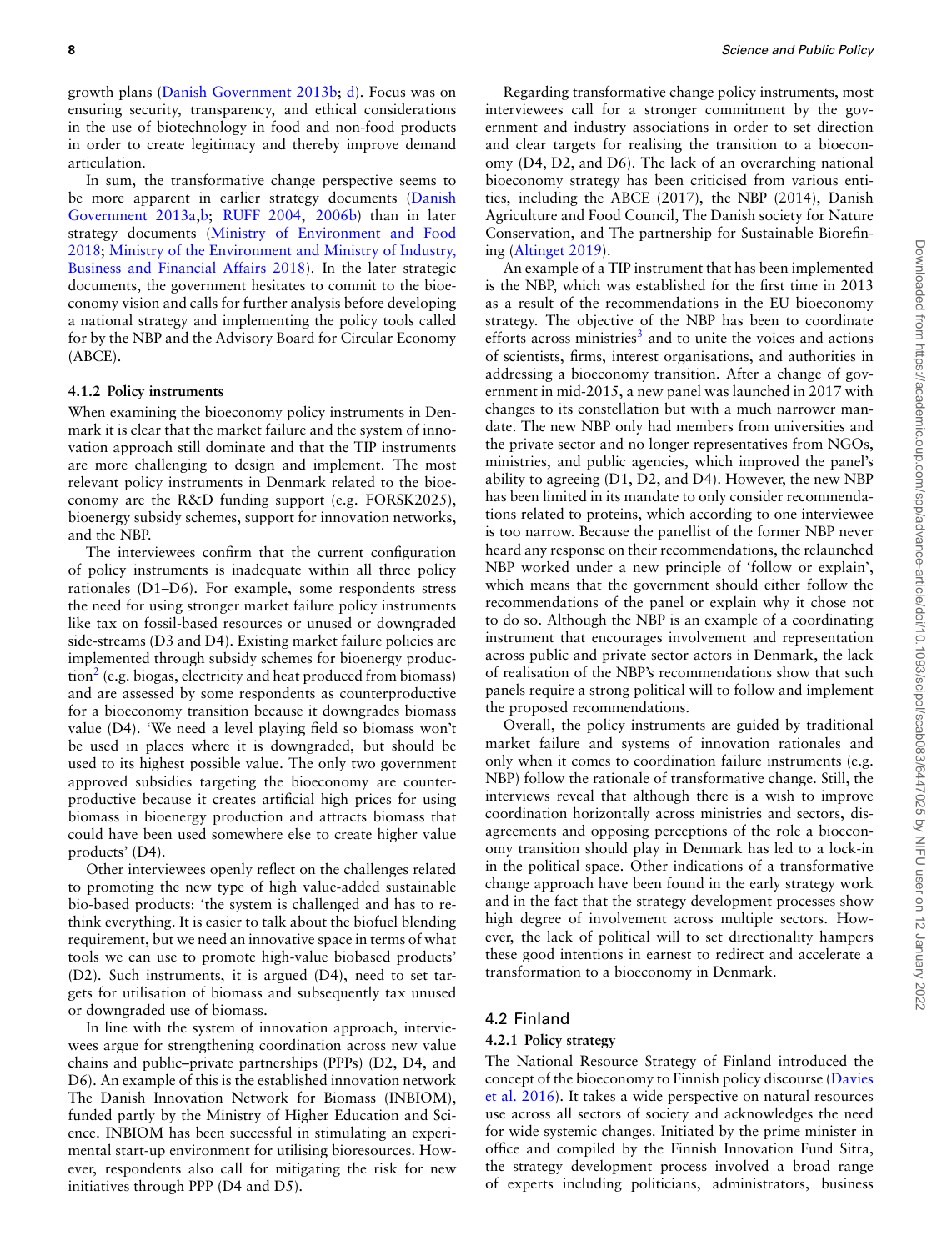representatives, researchers, NGOs, and the media. The strategy also stressed the need to ensure an open and multi-actor approach in bioeconomy policy coordination more generally. It stresses that: 'To achieve change, the public sector, businesses and civil society must work together towards a shared vision'([Finnish Innovation Fund 2009](#page-17-35): 4). In this regard, it recognised the need to create a permanent highlevel body to oversee the implementation of the strategy and the coordination policies. Thus, strong attention is paid to both horizontal and vertical policy coordinations, which are important features of the transformative change approach. The need to pay attention to reflexivity is also clearly identifiable in the strategy. It puts high emphasis on the need for recognising barriers, conducting experiments, and learning from evaluation in a continuous process. While the underlying rational of the strategy clearly builds on transformative change perspectives, this coexists with perspectives of the systems of innovation approach. This is evident through the importance attributed to creating and maintaining favourable and attractive operating environment for firms, attention to physical infrastructure and on providing economic incentives, and for how it gives attention to issues of legislation and administration which are to provide the necessary conditions for firms. Moreover, it recognises the importance of providing consumers with the right information and incentives for making efficient choices([The Finnish Innovation Fund 2009\)](#page-17-35).

Finland's first over-arching national bioeconomy strategy was published by the government in 2014. Similar to the strategy from 2009, it combines innovation system approaches with elements of the transformative change approach. The underlying policy rational of the national strategy is clearly emphasising the potentials for a sustainable economic growth and well-being. The strategy is explicitly defined as being a 'growth strategy' and 'the transition from a fossil economy to a bioeconomy [as] a new wave of economic development' [\(Ministry of Employment and the Economy 2014\)](#page-17-36). The policy objectives are underpinned by typical innovation system approaches which are illustrated by the strategy's four strategic goals: the promotion of a competitive operating environment, the creation of new businesses, a strong competence base from cross-sectoral cooperation and the creation of well-functioning markets for bio-based raw materials.

Transformative change perspectives were also identified in the strategy and from the interviews. Policy coordination was highlighted as well as the need to pay attention to potential tensions and conflicts in the bioeconomy. The policy strategy process was initiated and led by three ministries (the Ministry of Employment and the Economy, in cooperation with the Ministry of Agriculture and Forestry and the Ministry of the Environment) with different sector responsibilities and with traditionally different perspectives pertaining to the bioeconomy. Citizens were also invited to submit suggestions and views through digital platforms. Interviewees (F2 and F3) recognised that the initial strategy development process had been open to multiple actors and mitigated initial tensions and conflicts regarding the overarching objectives and understanding of the bioeconomy: *'*[…] we had some different viewpoints and emphasis regarding bioeconomy, and in that of course we had many discussions about how to take into consideration also for example biodiversity issues and things not just like boosting business opportunities' (F3). At the same time,

interviewees acknowledged that the tensions between different views on the bioeconomy continued to persist and affect public and policy debates: *'*[…] now there is lots of criticism around the increased use of forest biomass […]' (F3). 'I think one of the conflicts that has been discussed is how much forest we should cut, how much wood we should use […], this is one of the areas where there is a lot of public discussion going on' (F4). In a previous study it was found that despite efforts at transparency and interactive public debate in relation to the transition towards a bioeconomy in Finland, it has been challenging for in particular citizens to meaningfully participate in the strategic decision-making([Mustalahti 2018](#page-17-37)). Moreover, an interviewee (F1) acknowledged that existing silos in the Finnish policymaking system was a significant barrier to efficient policy coordination and implementation.

#### **4.2.2 Policy instruments**

Overall, bioeconomy policy in Finland was placed at a high political level and represented a strategic priority of the Finnish government thus attracting substantial allocation of public funding([Antikainen et al. 2017,](#page-15-7) and interviewee F2). Regarding the policy instruments interviewees emphasised traditional market failure and systems of innovation perspectives to support bioeconomy development. As mentioned by one interviewee: *'*In the government programme there are specific spearhead projects which focus on different aspects of the bioeconomy, all the way from logistical kind of considerations about how circulation of forest raw materials can be enhanced all the way to promote new types of cross industrial ecosystems and new funding models from the government side relating to demonstration plants' (F1). Strong attention was given to increased public funding for R&D programmes managed and coordinated by the Academy of Finland and Business Finland.<sup>[4](#page-1-1)</sup> R&D support and support for technology development for start-ups and large companies were viewed as essential for reaching the strategy's economic growth objectives. The national bioeconomy strategy highlighted the importance of increasing cooperation across boundaries of bioeconomy sectors through the Strategic Centres for Science, Technology and Innovation (SHOKs) and the INKA—Innovative Cities programme, development of standards as well as new types of industrial ecosystems. The SHOKs in particular have become one of the main instruments of Finnish innovation policy and one of its 'flagship' programmes. The two most relevant bioeconomy SHOKs were the Finnish Bioeconomy Cluster FIBIC and CLEEN (later merged into the CLIC Innovation cluster). The increased focus on cross-sectoral cooperation in bioeconomy sectors was highlighted by an interview: *'*it is new this idea of developing symbiotic systems across the sector and borders [of the bioeconomy] and I can see that all the sectors fishery, agriculture, forestry are interested and developing ideas on this regard' (F3). Funding for pilot and demonstration plants is managed by Business Finland who has funded several bioeconomy-related programmes the last decade including a number of pilot and demonstration projects.<sup>[5](#page-1-1)</sup> In 2018, the agency launched a €300 million 'Bio and Circular Finland programme' aiming at accelerating growth and internationalisation of Finnish companies. The Academy of Finland has had dedicated funding to the bioeconomy sector through its applied research programmes. Amongst these, 'The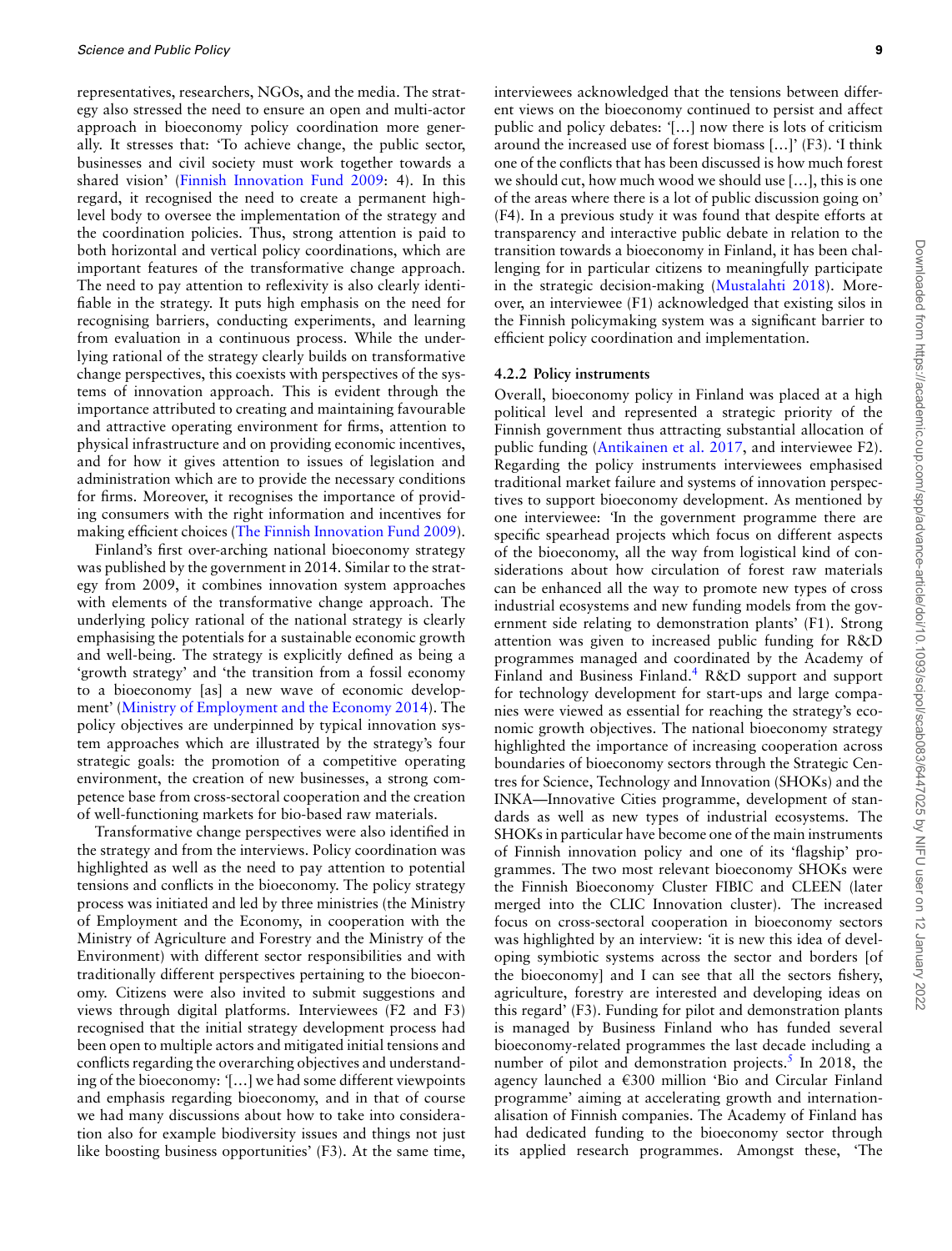Competence Centre for the Materials Bioeconomy' (CERES) has been considered particularly important [\(Business Finland](#page-15-8) [2018](#page-15-8)).

While it was clear that many policy instruments belonged to traditional market and innovation system approaches, an interviewee expressed the view that changes in the mindset of policymakers were emerging: 'the bioeconomy [in Finland] has started to be viewed as a transition/system change which requires not only R&D and processing of biomass, but that changes are needed in economical, institutional and social systems' (F1). In terms of instruments addressing transformative change, we found that these foremost addressed policy coordination, reflexivity, and demand articulation. A dedicated NBP was established as a policy coordination instrument to ensure the inclusion of different perspectives and interests in the implementation, follow-up, and updation of the national bioeconomy strategy.[6](#page-1-1) In terms of reflexivity, a monitoring system for assessing the achievement of bioeconomy policy objectives has being established using indicators related to *output, value added, investments, employment and exports.[7](#page-1-1)* Regarding demand articulation, interviewees (F1 and F3) mentioned an increased attention to the role of public procurement in creating demand for bio-based products and solutions and for providing incentives replacing non-renewable resources by renewables. An 'Accelerator for low- carbon and circular economy public procurements' was launched in 2018 and is managed by the Finnish Environment Institute in cooperation with the Competence Centre for Sustainable and Innovative Public Procurements (KEINO).<sup>[8](#page-1-1)</sup> Still, an interview stressed that despite the considerable attention on the role of procurement and on new government resolutions in this field, challenges remained related to training and advisory functions for using the procurement instruments strategically at the local level of municipalities and for increasing consumer awareness (F3).

## 4.3 Norway

#### **4.3.1 Policy strategy**

The Norwegian government presented the first national bioeconomy strategy, 'Familiar resources – undreamt of possibilities', in November 2016. The strategy stresses opportunities in more conscious exploitation and use of bioresources, in particular on circularity (waste prevention, reuse, material recovery, and recycling of waste), and to apply biotechnology onto bioresources in order to create innovative and high-value products. The document excluded specific policies for the traditional bio-industries, and the focus of the strategy is on the potential for growth in synergies across established value chains, industries, and disciplines. In the Norwegian context, this means creating new linkages across blue (fisheries and fish farming) and green (forestry and agriculture) bio-sectors.

Due to a parallel policy process of developing a climate strategy, according to one of our respondents climate as such did not become a core issue in the bioeconomy strategy: 'Our bioeconomy strategy did not address this as a major issue, it became too complicated and there would have been too many fights' (N6). However, although not playing a vital role in the official policy process and final strategy, our informants stress how the bioeconomy *'*is also a mindset, it is a change of attitude. […]It represents an opportunity to link different industries, different value chains, different side streams,

different residual raw materials, one industry into another industry so that it gives economic returns' (N1).

The strategy document reflects all three policy rationales. The *innovation for growth* approach is dominant in economic and industrial policy in Norway, and the document includes explicit discussions of market failure-based policies and instruments. It argues that 'correct pricing of climateand environmental externalities is an efficient way to promote the bioeconomy. The authorities also play a role in providing expedient regulations and correct for different forms of market failure' [\(Ministry of Trade Industry and Fisheries](#page-17-38) [2016](#page-17-38): 39–40). There is a persistent call for sector neutral instruments (financial system, taxes, property structure, and information flows) and supply-oriented funding of innovative development where the innovation for growth approach is evident. However, several informants stressed the need to accompany research funding (i.e. market failure) with other policy measures in order to bring out the full potential of the bioeconomy. We also found elements of a system failure rationale, i.e. innovative public procurement and improved interaction and coordination along value chains, between firms, research institutions, and public agencies. The transformative approach is indicated by the main policy goal of developing radically new products, value chains, and industries which combine objectives of increasing added value (growth and jobs) with sustainability aims (climate change and resource limitations). This would be the outcome of processes based on combinations of elements of existing bio-industries, resulting in a 'circular and environmentally friendly low emission economy'([Ministry of Trade Industry and Fisheries 2016](#page-17-38): 9, 57) with continuous resource management to ensure that environmental impacts are kept within sustainable boundaries. Nonetheless, sustainability seems to be secondary to business as usual. *'*Our mandate is primarily Norwegian business […] but we will still do it in a sustainable and socially responsible way' (N2).

The process of developing the strategy was characterised by broad anchoring and collaboration across several types of stakeholders. The process involved eight ministries, and representatives from the Ministry of Trade, Industry and Fisheries and the Ministry of Agriculture and Food constituted the secretariat for the strategy process.

A core intention (of the secretariat) was to provide all stakeholders with a shared understanding of how to operationalise 'bioeconomy' in the Norwegian context. The process included an openness to inputs from external and non-governmental stakeholders, with several conferences and written submissions welcoming expressions of interest from diverse stakeholders. Interviewees expressed that: *'*This was really a very good process. […] it is rare that one is so open in such kind of work. […] This was very new, like pioneering work in the ministries' (N6), and *'*It is no doubt the most complex area I have developed a strategy for' (N3).

## **4.3.2 Policy instruments**

By limiting the bioeconomy to transformative processes involving the development of new value chains and industries as cross-sectoral innovation processes, the strategy defines the bioeconomy as a new 'policy niche'. This is not the responsibility of any single ministry, and the strategy does not suggest positioning the coordinating function of the strategy at governmental policy level. The strategy is therefore not anchored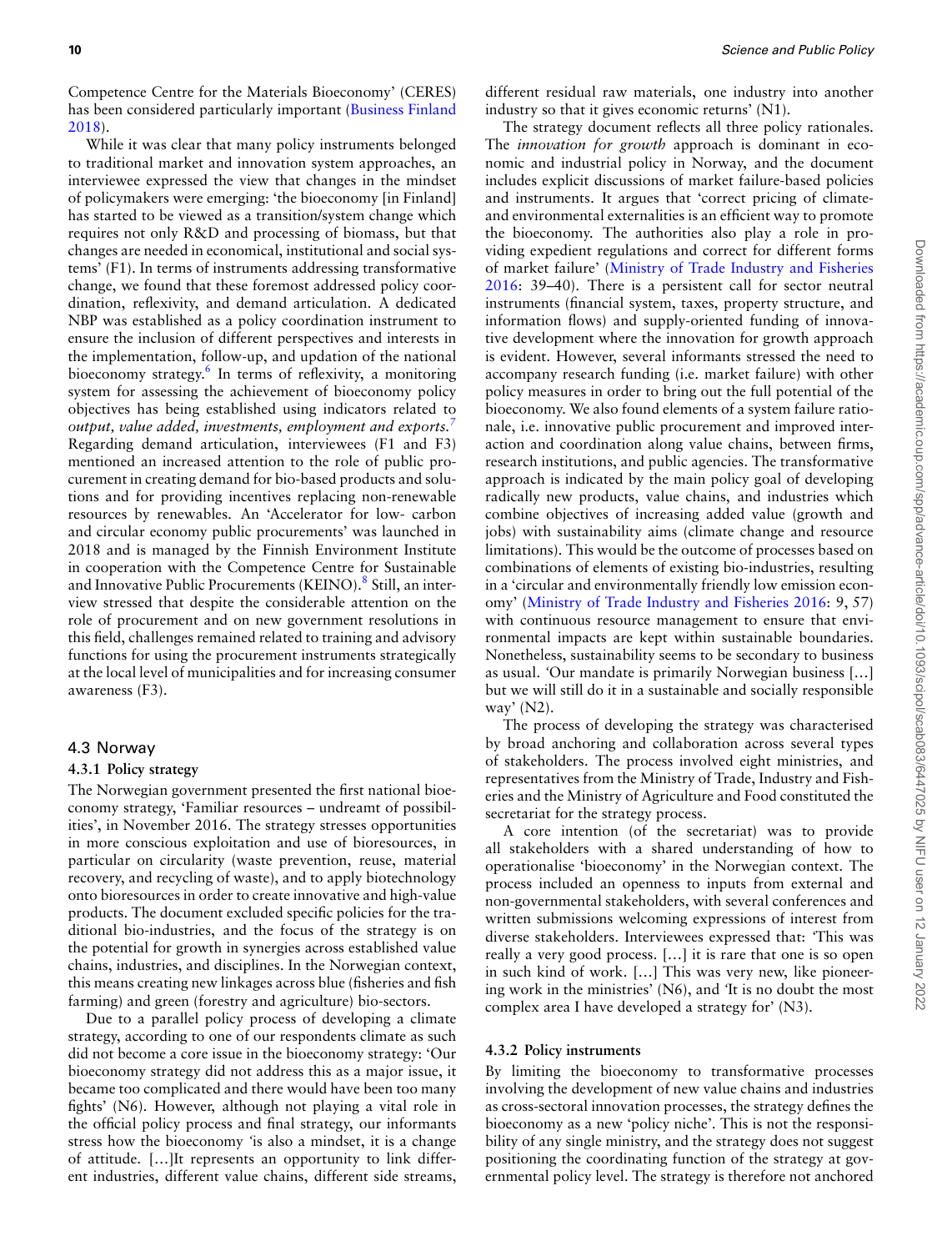in existing sector-based policies or in the traditional policymaking system: no individual ministry is expected to take responsibility for the follow-up of the strategy process and ensure cross-sectoral policy coordination.

Rather, the strategy document proposes a bottom-up approach where the coordinating role is the responsibility of the three main public funding agencies for innovation (Innovation Norway, the Research Council of Norway, and SIVA). They were asked to follow up on the bioeconomy strategy by developing a joint action plan including how to improve coordination of and balance between relevant instruments (from R&D to demonstration, pilot and upscaling, and market orientation). In February 2019 this action plan was released [\(NFR 2019](#page-16-38)) and which outlines the respective responsibilities across the three funding agencies Innovation Norway, Research Council Norway, and SIVA. The action plan has a technocratic character and focusses upon increasing collaboration, coordination, and clarity in responsibilities across existing policy measures in the three funding agencies. It is also stressed that the action plan is to be implemented within existing budgetary frames. Moreover, the strategy outlines how different policy measures in place spreads out across the value chain from research to market introduction.

Norway has a rather weak tradition of cross-sectoral coordination in innovation policies, and the implementing agencies have *de facto* fulfilled this role([Smith and Wicken 1990\)](#page-17-39). We may thus perceive the strategy as a new policy niche and a systematic experiment to engage a broad set of actors including firms, research institutions, local communities, and other stakeholders at project or programme level, reflecting an idea of 'coordination from below'.

Although the bioeconomy strategy can be perceived as a transformative niche, it is based on existing and more traditional policy instruments targeting the bioeconomy.

'Producing biofuels, for example, can have an effect in terms of reducing climate emissions from the transport sector. But it doesn't necessarily have to be any increased circularity in it' (N3).

The main current policy instruments targeting the bioeconomy in Norway comprise the R&D programmes Bionær, MarinForsk, Biotek2021, Energix, and Havbruk, all operated by the Research Council of Norway. Another central initiative is Foods of Norway, a Centre for Research-based Innovation (CRI) at the Norwegian University of Life Sciences, funded by the Research Council of Norway and industry partners. In addition, the more generic support measure SkatteFUNN (tax deduction for R&D investments) is also potentially important for the bioeconomy. Innovation Norway has had several measures targeting the bioeconomy in particular, such as the Marine Value Creation Program, the Biorefinery Program, or the Program for the Development of Environmental Technologies [\(Bruvoll et al. 2015](#page-15-9)).

The measures operated by the Research Council of Norway can be categorised as a supply-oriented and science-driven approach towards the development of new technologies (market failure). The measures operated by Innovation Norway have a systems approach oriented towards supporting networks, clusters, and demonstration fields (system failure). Central building blocks for developing the bioeconomy are thus cross-sectoral knowledge and technology platforms with new forms of coordination mechanisms.

In terms of specific policy instruments, the strategy calls for active policy bringing changes in demand and the role of public procurement (e.g. the construction industry), as well as experimentation with new products (e.g. biogas and new types of fertilisers), and production methods radically different from monoculture (multi-trophic aquaculture). In this way there are clear discrepancies between existing policy measures targeting the bioeconomy and the policy instruments prescribed by the bioeconomy strategy. According to one of our respondents there is a lack of market-pull instruments targeting the bioeconomy in Norway. The prevalence of market neutrality in innovation policy support measures hinders proactive innovation policy measures. However, despite this structural barrier towards a proactive approach towards the bioeconomy, the support apparatus to some extent still manages to act proactively through its close dialogue with and counselling and coupling function with industry actors (N1 and N2).

#### 4.4 Sweden

#### **4.4.1 Policy strategy**

The central bioeconomy policy document in Sweden is the Swedish Research and Innovation Strategy for a Biobased Economy, published by [FORMAS \(2012\)](#page-16-11). As the key national-level strategic document on bioeconomy in Sweden, the policy does not take a narrow research-push approach to the development of the Swedish bioeconomy, even if the areas of research and innovation are naturally assigned considerable importance [\(Coenen et al. 2017](#page-16-39)). [Straffas and McCormick](#page-17-7) [\(2013:](#page-17-7) 2762) state that the strategy 'clearly has a broad approach to the BBE [bio-based economy] and addresses numerous aspects of both the BBE itself and the ways to reach it'.

The Swedish Government assigned the task of drafting the strategy to FORMAS, the Swedish Research Council for Sustainable Development, in consultation with VINNOVA (Sweden's Innovation Agency) and the Swedish Energy Agency. Interviewees highlighted that the strategy development process was not very open and inclusive (S2): 'It was some individuals who created a very nice product […] it was a product of work carried out behind a desk.' Even contrasting opinions between representatives from the three involved public organisations were not really resolved (S3): 'there were three agencies with different missions and different ideas about what they should do in this area and no-one would like to give up their own degree of freedom'. Thus, the strategy development process involved a narrow set of actors and was carried out in a rather traditional top-down manner.

The underlying policy rationale of the strategy combines an innovation system approach with a transformative change perspective. An innovation system perspective is evident through, firstly, the importance attributed to collaboration across sectoral and industrial boundaries, since the bioeconomy 'necessitate[s] widespread collaboration between companies, sectors, universities, colleges, research institutes and public sector organisations' [\(FORMAS 2012:](#page-16-11) 31). Secondly, the strategy also calls for capability development in multiple fields, covering biomass cultivation and development, production, consumption, and recycling of bio-based products. Thirdly, the strategy acknowledges the need for better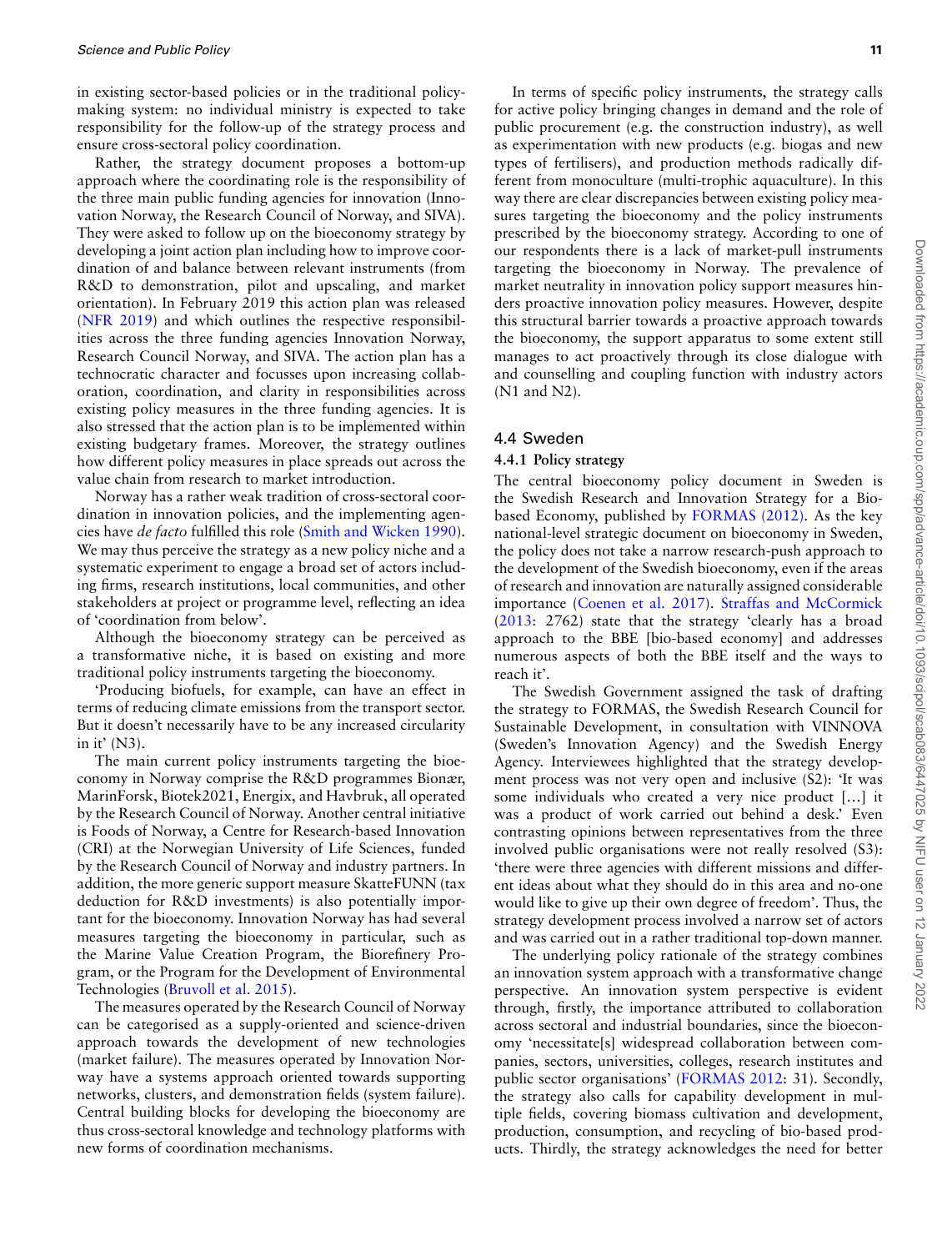understanding how regulatory and administrative barriers hinder the transition towards a bioeconomy. Fourthly, attention is also given to the need for improving infrastructures in the form of demonstration facilities for new bio-based products.

The transformative change perspective is very clearly identifiable in [FORMAS \(2012\)](#page-16-11) (see also [Coenen et al. 2017](#page-16-39)). The strategy highlights the importance of constantly giving attention to issues related to prioritisation, since a development towards a bioeconomy may have unanticipated negative environmental and social effects, i.e. ensuring that the direction of development is in fact desirable from a wider societal perspective. In this way, potential tensions and conflicts associated with the bioeconomy transition are acknowledged and highlighted, rather than assumed to not exist. Demand articulation is also extensively addressed in the strategy, with significant consideration devoted to the need for learning about and influencing consumption habits and attitudes. The strategy also calls for increased coordination between different policy areas, in particular horizontally across industry sectors and along value chains.

Conversely, a traditional market failure approach is not very evident in the Swedish strategy. In fact, contrary to the neo-classical approach, the difficulty of pricing all externalities associated with a transition towards a bioeconomy is openly acknowledged. However, it should be noted that another central bioeconomy policy document [\(The Swedish](#page-17-40) [Government 2014](#page-17-40)) emphasises the importance of improving assessments of economic value of ecosystem services in order to ensure long-term sustainable development. However, in general, a market failure approach does not appear to be central in Swedish bioeconomy strategies.

#### **4.4.2 Policy instruments**

Moving from policy strategy to policy instruments, we observe a considerable change in the dominant policy rationale. Our informants unanimously stated that the [FORMAS](#page-16-11) [\(2012\)](#page-16-11) strategy has in fact had very limited impact on the actual instruments supporting the bioeconomy transition, and it was characterised as *'*a very theoretic product […] just something on paper' (S2) and *'*some kind of policy document without any real impact' (S3).

Thus, a transformative policy perspective has not been firmly anchored in the system, which continues to emphasise rather traditional technology-push instruments. This includes research support through different funding instruments operated by in particular FORMAS, the Swedish Research Council for Sustainable Development, but also commercialisation support from sector agencies such as the Swedish Board of Agriculture. In between research and commercialisation, it was also highlighted that *'*when it comes to test-beds, I think this has developed a lot in recent years' (S2) with increasing financial and coordination support (e.g. through the Swedish Testbed Programme) from agencies such as the Swedish Energy Agency and Vinnova, which supported facilities of core relevance to the bioeconomy such as LignoCity (a test facility for development of products based on lignin).

Conversely, all informants agreed that instruments focusing on demand articulation are underrepresented in the Swedish bioeconomy instrument mix. As expressed by one interviewee, *'*there is a lot of [technology] push in Sweden but not so much [demand] pull' (S3). This also follows from a

lack of a shared vision regarding the transition to a bioeconomy. Responsibility for policy instruments to a large extent resides with sectorial agencies that have a rather traditional view of how to promote innovation and the development of a bioeconomy. As expressed by an interviewee (S2), *'*[t]hey are extremely linear and they, in the sectoral agencies like [agency name], [university name], [agency name], [agency name], their view on this transition is very traditional going from basic… we need basic research', while another interviewee acknowledged that: *'*we are still very focused on research and academia' (S1). A third interviewee stated that *'*except support for research and innovation, we haven't seen much from the last government' (S4).

Related to this, policy coordination is generally considered insufficient. Swedish bioeconomy policy instruments were described as *'*fragmented' (S2). Thus, while [FORMAS \(2012\)](#page-16-11) emphasises the need for policy coordination, this has not been implemented in the instrument mix. Still, interviewees suggested that increasing awareness of the need for policy coordination was found in the system, but progress is hampered by the lack of a shared vision for the bioeconomy transition and limited attention to reflexivity in policymaking: *'*I think it is a process that is developing in a positive way. I think people are becoming aware of the need of coordination […] So it's getting better. But I think the main problem is that we don't really have a shared vision' (S2). Regarding reflexivity, according to interviewees, considerations and responsibilities for monitoring and policy learning are still unarticulated for bioeconomy policy: *'*I don't know if anyone has asked for this monitoring or who should be responsible for it' (S3). Thus, the overall emphasis of Swedish bioeconomy policy instruments is on traditional technology-push instruments, which is rather different from the bioeconomy strategies. However, interviewees did highlight that changes in policy instruments were occurring, however only *'*in isolated spots' (S3). Firstly, a systemic perspective is found at the regional level, where a number of Swedish regions clearly draw on innovation systems thinking in their efforts to develop a bioeconomy. However, these efforts still have a clear link to the national level where Vinnväxt, Vinnova's cluster excellence programme, was central in establishing influential regional bioeconomy intermediaries in regions such as Scania (emphasis on food) and Värmland (emphasis on forestry) [\(Jolly et al. 2020](#page-16-40)). Secondly, the establishment of so-called strategic innovation programmes, which explicitly target system-wide transformation in order to address grand challenges and increase Swedish international competitiveness, represents an important step towards a transformative policy rationale([Vinnova 2017\)](#page-18-3). Interviewees highlighted the strategic innovation programme focussed on the bioeconomy, BioInnovation, as a prime example of a move towards more transformative policy instruments (see [Grillitsch et al. 2019](#page-16-1) for a detailed analysis of BioInnovation). This is also reflected in the policy processes established around the strategic innovation programmes: priority setting and the use of resources are to a large extent left to consortia spanning industry, academia, and interest organisations, which have been formed through bottom-up processes: *'*the stakeholders of BioInnovation they have a lot of responsibility themselves to design the strategy and implement it […] they really take full responsibility' (S2) Thirdly, the Swedish Government has recently established so-called Strategic Collaboration Programs for five priority areas, including a circular bio-based economy. A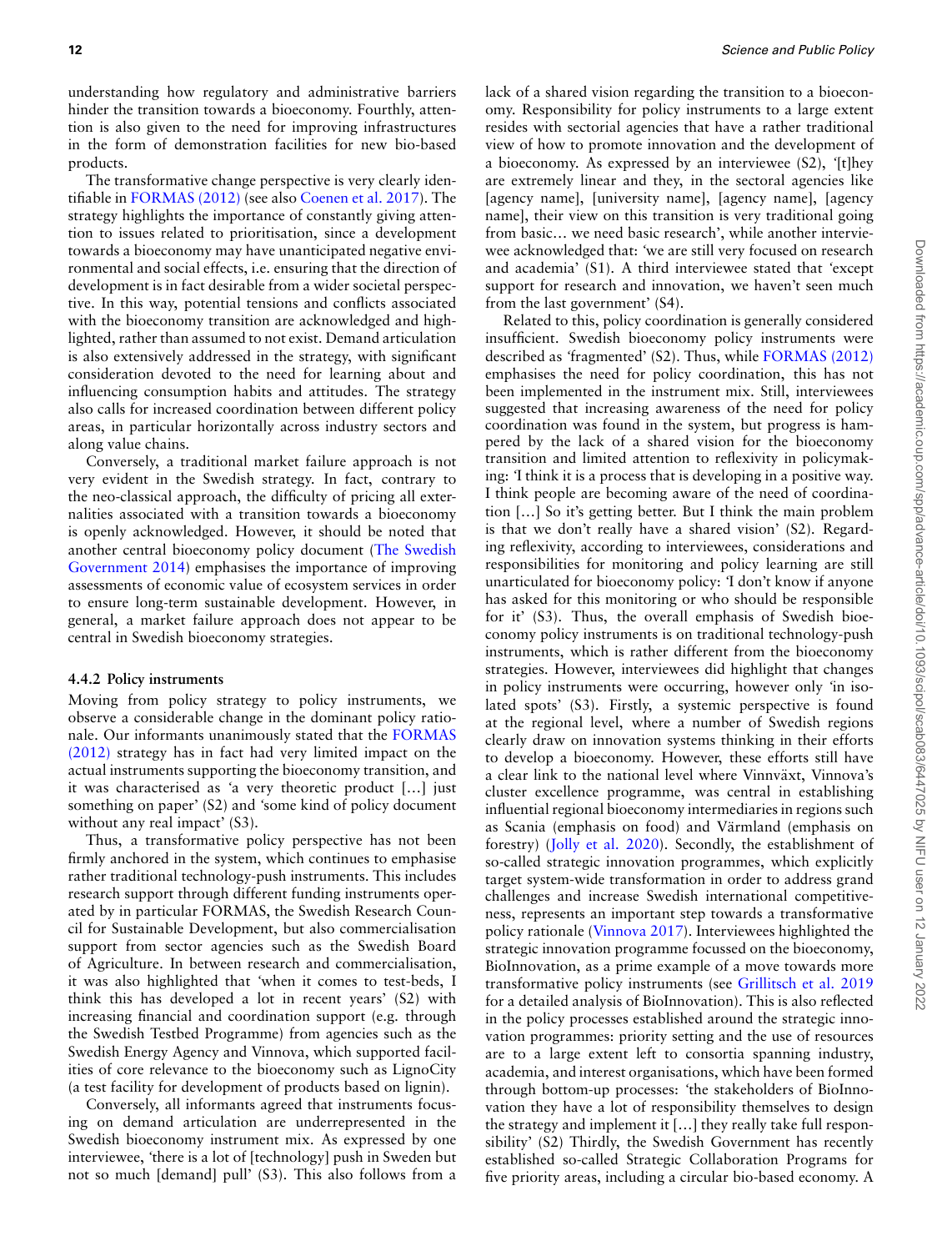central aim is to increase policy coordination across sectorial boundaries. However, the effects of this aim are still not clear.

# <span id="page-12-0"></span>**5. Discussion**

This section presents a cross-country discussion on how and whether the TIP approach is applied and coexists with traditional innovation policy approaches in the four countries' bioeconomy strategies and instruments.

## 5.1 Policy strategies

As expected, the analysed bioeconomy policy strategies in the four Nordic countries incorporate all three innovation policy approaches (*innovation for growth, systems of innovation, and transformative change*). For all countries, we found evidence of a move towards policies for transformative change, i.e. the need to address societal and environmental problems with STI policies. However, we see clear variations in the way the transformative change perspectives are expressed in the countries' strategies and instruments.

We found that the strategies combine the features of the innovation system and transformative change approaches, although they also place some emphasis on innovation for growth rationales. In all strategies, we found strong attention to priorities such as improved collaboration across sectoral and industrial boundaries, coordination across value chains, commercialisation of new bio-based products in demonstration facilities, and knowledge creation across sectors. The strategies provide evidence of a move towards transformative change perspectives by paying attention to vision creation (Norway, Finland, and Sweden), broad involvement of civil society actors (Finland and Norway), the importance of prioritisation, niche experimentation, demand articulation through public procurement (Finland), and the need for active policy influencing consumption habits and attitudes (all countries).

Overall, we do not see that the market failure rationale plays a unique role in the four countries' strategies, except for a recognised need for R&D investments as an essential ingredient in developing a bioeconomy.

The policy goals of fostering a bioeconomy are underpinned by a growth objective of increasing added value in terms of economic growth and job creation, in combination with environmental sustainability concerns (climate change, resource limitations, clean energy, etc.). While some of the strategies address directionality failure by including a vision for long-term policies, we did not see that social and environmental sustainability aims were embedded in strategic motivations, which is an essential element of the TIP approach. In fact, only the Swedish strategy explicitly recognises issues of prioritisation and unintended effects of bioeconomy policies, however without addressing how to deal with such conflicts. In the Danish case, bioeconomy strategies assumed positive relations between industry development and environmental sustainability. The Norwegian case gave central importance to business development in the form of creating new value chains across bio-based sectors without having to address the potential unsustainability of existing value chains. In Finland, while the first strategy from 2009 stressed the negative environmental impacts of current economic practices, these concerns were not explicitly addressed in the

national bioeconomy strategy from 2014. In summary, this suggests that contestations related to the negative environmental impacts of the natural resource industries do not occupy a central place in the four countries' bioeconomy strategies.

The analysis also showed variation regarding the position and role of the bioeconomy in the existing policy landscape. While the bioeconomy is a high-level policy field in Sweden and Finland, it represents a rather new policy area and has so far not achieved a strong position in policymaking in Norway. Here, the main national discourse on the economic future relates to the strong position and economic dependence of the oil and gas sector. As part of an early phase of strategy formation, we argue that the Norwegian bioeconomy strategy may be a first step towards establishing a common understanding of the contents and direction of the bioeconomy. Moreover, it represents a new way of organising policy development and innovation across a wider group of stakeholders in the Norwegian policy system. In Denmark, the tension between a large agricultural and food industry and environmental concerns runs deep in the Danish political system and results in a lack of high-level policy support and commitment to a bioeconomy transition. Danish civil servants have played a major role in keeping the bioeconomy on the political agenda by moving it forward in the EU system as well as during times of governmental change.

An important feature of the TIP approach is the need to pay attention to policy coordination. In each country, we found that policy coordination failures were addressed in different ways. In Denmark, Finland, and Norway the drafting of bioeconomy strategies were initiated jointly by multiple sector ministries and the strategy development processes were open to and involved a diverse set of actors and stakeholders through open hearings and stakeholder meetings. On the other hand, we found that the process in Sweden was more bureaucratic and top-down. In all four countries we noticed that the traditional innovation system actors, such as research and innovation funders, played a key role in developing and following up the strategies.

We also found that the strategies acknowledge the heterogeneity of the bioeconomy and calls for horizontal coordination across sectoral policies and alignment of regulatory and administrative settings. However, most interviewees reported that actual coordination mechanisms for system change remained inadequate even in countries like Finland and Denmark, where new *ad hoc* advisory boards or national bioeconomy councils or panels were established to support coordination and to follow up on strategies.

When looking at how reflexivity failures were addressed, we found initiatives expressing the need to address this aspect, but also indications of barriers hindering such reflexivity. In Finland, the national resource strategy placed emphasis on the need to continuously recognising barriers and explicitly addressed the importance of evaluation and policy learning. In addition, the later national strategy included initiatives such as the establishment of monitoring systems with the inclusion of sustainability indicators and the use of foresight in support of policy development. In Denmark, the NBP was adjusted underway and adapted to better equip the civil service system to bridge and coordinate recommendations and initiatives guiding the bioeconomy. In Norway, a particular challenge was the lack of a formal organisation responsible for the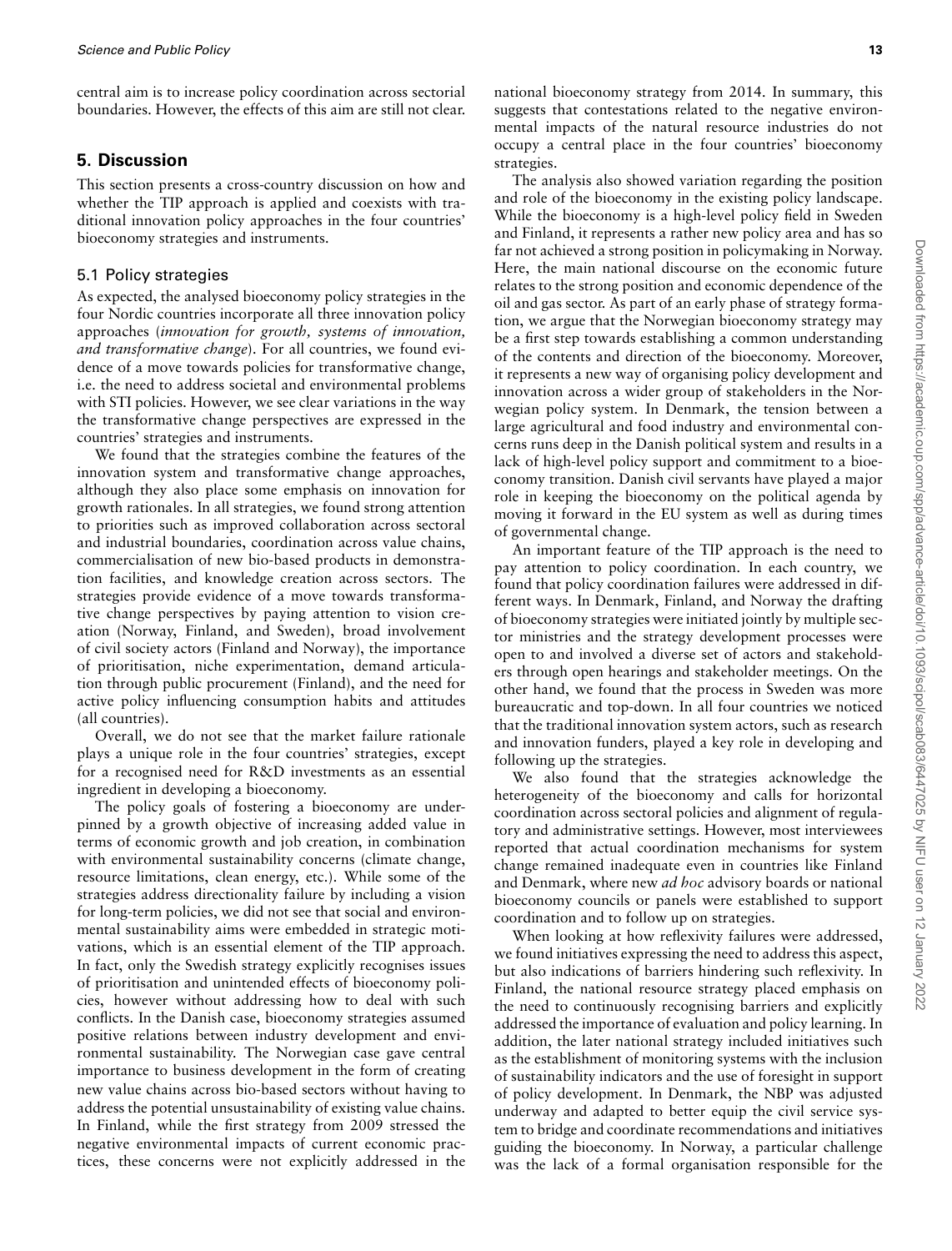follow-up of the cross-sectoral bioeconomy strategy as well as the lack of mechanisms for regular evaluation or monitoring of the progress of a national bioeconomy. In a similar way, we found that efforts in Sweden were hampered by the lack of a shared vision for the bioeconomy transition and limited attention to reflexivity in policymaking, as well as unarticulated responsibilities for monitoring and policy learning.

## 5.2 Policy instruments

While we found some evidence of an emerging rationale for *transformative change* in the policy strategies in all four countries, a different picture emerged from the interviews. Interviewees expressed that the policy instruments in place in the four countries were predominantly reflecting the innovation for growth and systems of innovation approaches and favouring a technology-push perspective. On this point, the interviewees expressed that the current policy instruments were inadequate to achieve significant social change, an ambition which they nevertheless clearly saw as spelled out in the strategies. It was made clear that the societal change ambitions set out in the policy strategies had not yet translated into instruments fit for the purpose. We did however find a few instruments indicating a turn towards the TIP approach such as the establishment of so-called Strategic Innovation Programmes in Sweden or the Accelerator for Low-carbon and Circular Economy Public Procurement in Finland.

What we observe in relation to the four Nordic countries' policy development processes for the bioeconomy may be regarded as expressions of policy *layering*, which 'refers to the process of adding new policy goals and instruments to existing policy mixes without discarding previous measures' [\(Kern](#page-16-20) [and Kivimaa 2017](#page-16-20)) or policy *drift* which 'occurs when new goals replace old ones without changing the instruments used to implement them'. According to [Howlett and Rayner \(2013\)](#page-16-41) the development of policies through layering or drift (in addition to *conversion*, and *replacement*) is quite common and that this often results in incoherent and inconsistent policy mixes([Howlett and Rayner 2013](#page-16-41)). Whether and how the policymakers in the Nordics can find ways to effectively balance the existence of diverse innovation policy approaches remains an open question. However, the lack of bioeconomy instruments for supporting systemic change might be explained by the weak anchoring of TIP in the broader innovation system beyond the domain of research and innovation. This may also explain the dominating role of targeted public funding for R&D and instruments supporting market creation for innovative bio-based products and services. Table 4 illustrates the coexistence of the three innovation policy approaches in the Nordic countries' bioeconomy strategies and instruments.

#### **6. Conclusion**

In STI policy discussions amongst both policy actors and academics, there is an increasing interest in understanding how STI can more effectively contribute to confront major social and environmental challenges. In this context, the TIP approach has recently been identified as an emerging innovation policy approach which can offer guidance for policymakers in exploring options towards socio-technical system change. This article draws on the innovation policy literature to investigate whether and how the TIP approach is applied in bioeconomy policies addressing societal challenges and to discuss the match of policy instruments with their policy goals

in accordance with the characteristics of the three innovation policy approaches.

Empirically we focussed our attention on bioeconomy policy mixes in four Nordic countries (Denmark, Finland, Norway, and Sweden) between 2006 and 2019. Compared to existing empirical studies analysing individual policy instruments from the perspectives of TIP, this article takes a broader perspective towards analysing the policy mixes underpinning the development of the bioeconomy. Our approach differs from traditional policy mix studies (e.g. [Rogge and Reichardt](#page-17-18) [2016](#page-17-18)) in terms of scope of the policy mix examined. We did not have the objective to evaluate specific policy instruments or sector-specific policy mixes, but rather to explore the existence and the expressions of TIP in bioeconomy policy, which is a broad and emerging policy field, encompassing multiple sectors, technologies, and policy domains. To conduct such a study, we chose to accomplish interviews with selected key policy experts in each case country.

Our analysis found that the bioeconomy strategies in all four countries included different elements of transformative policies but that none of the four countries addressed all four transformative change failures (see Table 4). The paper has also documented that despite the emphasis of some TIP elements in the Nordic bioeconomy strategies, the translation and implementation of these strategies into policy instruments do not possess the same TIP profile. Our analysis showed that the TIP rationale expressed in the strategies was not firmly anchored in actual policy instruments. In some cases (especially in Sweden, Norway, and Denmark) we observed how bioeconomy policy strategies and instruments resembled more fragmented efforts, or was a niche detached from the remaining policy apparatus. Overall, the policy instruments underpinning the respective bioeconomy strategies were found to express primarily traditional *innovation for growth* and *systems of innovation* approaches. From this we draw the conclusion that addressing the transformative failures only partially will not be enough. For instance, addressing *policy coordination* failures without setting a clear long-term *direction* for what is to be achieved may lead to weak and ineffective coordination. The same goes for *demand creation* and *reflexivity* needing to be articulated and developed in accordance with the chosen policy direction. Previous studies have indicated that policymakers experience difficulties in developing TIP instruments [\(Diercks](#page-16-2) [et al. 2019](#page-16-2); [Grillitsch et al. 2019](#page-16-1)). Still, as shown in our analysis a transition (to the bioeconomy in our case) that contributes to sustainable development will require a redirection of both strategic policy goals and policy instruments towards TIP.

In this sense, in all countries, the TIP agenda expressed in the policy strategies clearly coexisted with traditional innovation policy approaches when it comes to instruments. For example, all four countries' bioeconomy strategies prescribe a prominent role to R&D support (a market failure instrument) or networks (innovation system failure). Still, despite the shortcomings so far in relation to the full implementation of TIP instruments, we find that policymakers in the Nordics are exploring and introducing new rationales in policy development processes.

These inconsistencies between the rationales underpinning (transformative) strategic goals, and the instruments to achieve policy objectives, may be explained by the development of the bioeconomy policies by *layering* or *drift.*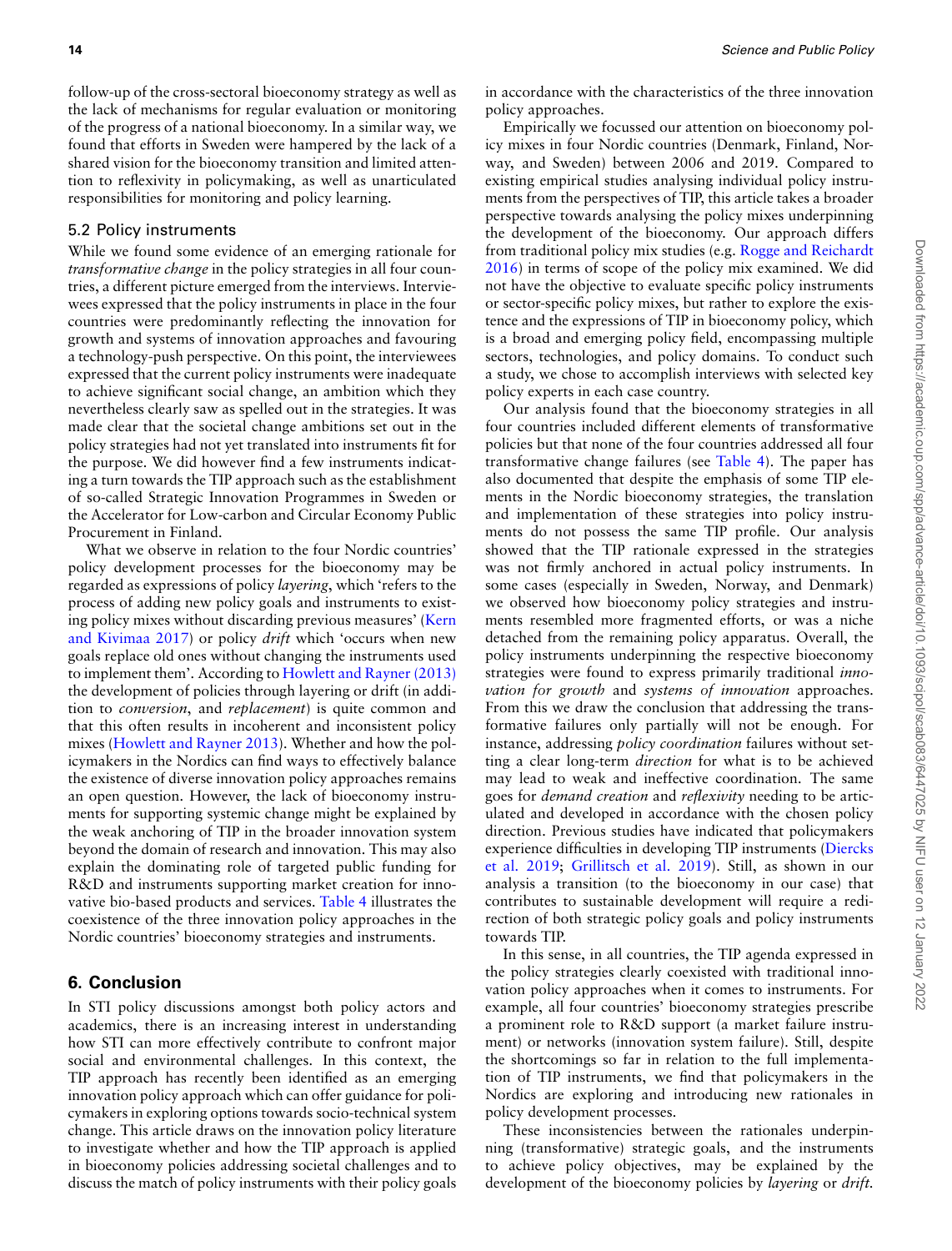|                      | Denmark                                                                                                                                                                                                                                                                                                                                                                                                                                                                                             | Finland                                                                                                                                                                                                                                                                                                                                                                                                                                                                                                 | Norway                                                                                                                                                                                                                                                                                                                                                                                                                                                                                                                                                                                                                                                                                                                    | Sweden                                                                                                                                                                                                                                                                                                                                                                                                                                                                                                                                                                                                                                                                    |
|----------------------|-----------------------------------------------------------------------------------------------------------------------------------------------------------------------------------------------------------------------------------------------------------------------------------------------------------------------------------------------------------------------------------------------------------------------------------------------------------------------------------------------------|---------------------------------------------------------------------------------------------------------------------------------------------------------------------------------------------------------------------------------------------------------------------------------------------------------------------------------------------------------------------------------------------------------------------------------------------------------------------------------------------------------|---------------------------------------------------------------------------------------------------------------------------------------------------------------------------------------------------------------------------------------------------------------------------------------------------------------------------------------------------------------------------------------------------------------------------------------------------------------------------------------------------------------------------------------------------------------------------------------------------------------------------------------------------------------------------------------------------------------------------|---------------------------------------------------------------------------------------------------------------------------------------------------------------------------------------------------------------------------------------------------------------------------------------------------------------------------------------------------------------------------------------------------------------------------------------------------------------------------------------------------------------------------------------------------------------------------------------------------------------------------------------------------------------------------|
| strategies<br>Policy | - Considerable attention to horizontal and<br>- Limited attention to demand articulation<br>duced biomass to avoid overexploitation<br>and MF2) and focus on sustainably pro-<br>Strong attention to R&D support (MF1<br>- Emphasis on capabilities' failure (SF4),<br>- Weak focus on directionality (TF1)<br>network failures (SF3), and hard<br>vertical coordination (TF3)<br>institutional failure (SF2)<br>of commons (MF4)<br>(TF2)                                                          | well-functioning markets (SF2, SF3,<br>is, stimulating capacities, cross-<br>- Attention on policy learning (TF4)<br>- Strong focus on addressing attrac-<br>economic growth and well-being<br>backed by long-term targets and<br>tive operating environments for<br>- Strong attention on policy coor-<br>- Strong attention to sustainable<br>sectoral cooperation as well as<br>dination across systemic levels,<br>horizontal and vertical (TF3)<br>visions (TF1)<br>SF4)<br>e<br>firm<br>$\vec{a}$ | - Focus on creating new connections, value<br>Broad involvement across ministries and<br>- Emphasis on the role of new knowledge<br>and technologies (MF1, MF2, and SF4)<br>chains, and markets across established<br>(SF3), and demonstration plants (MF2<br>Pointing to the need for more circular<br>and sustainable production principles<br>Attention to networks (SF3), clusters<br>(TF3), and a reflexive policy process<br>High degree of policy coordination<br>bio-based sectors (SF3 and TF3)<br>sectors (SF3 and TF3)<br>and MF4)<br>(TF4)<br>(TF1)                                                                                                                                                           | Emphasis on infrastructural failures (SF1)<br>Strategy development process carried out<br>nomic value of ecosystem services (MF4),<br>but market failures are not a dominating<br>demand (TF2) and ensuring policy coor-<br>and addressing networks connecting<br>actors (firms, universities, research insti-<br>Some attention to monetisation of eco-<br>tutes, and public-sector organisations)<br>attention to environmental and social<br>dination (TF3) and reflexivity (TF4);<br>in a traditional bureaucratic manner<br>effects of the bioeconomy transition<br>Considerable focus on stimulating<br>rationale for intervention<br>across sectors (SF3)<br>(TF1) |
| mstruments<br>Policy | - Instruments address network failures and<br>ministries and public-private sectors and<br>Strong focus on traditional technology-<br>Some attention on coordination across<br>push instruments and to overcome the<br>ð<br>- Limited focus on demand articulation<br>the development of strong innovation<br>Subsidy schemes incentivise the use<br>biomass in energy recovery (MF3)<br>and directionality (TF1 and TF2)<br>'valley of death' (MF1 and MF2)<br>on EU level (TF3)<br>networks (SF3) | - Strong attention on creating intersectoral<br>cooperation platforms (e.g. bioeconomy<br>- Instruments emphasise network failures<br>- Strong attention on public procurement<br>- Strong attention on stimulating demand<br>from piloting, demonstration, and<br>for the bio- and circular economy (TF2)<br>capacities, and risk financing (SF2 and<br>(industrial ecosystems), strengthening<br>experimentation (TF4)<br>panel) (TF3)<br>SF3                                                         | neither focus on the (un)sustainability of<br>Apart from a broad and inclusive policy<br>based and technology-push instruments<br>mative instruments implemented so far;<br>bio-sectors, but also other types of con-<br>Strong attention to traditional science-<br>across blue (fisheries and fish farming)<br>Public support to the creation of net-<br>process (TF3) no particular transfor-<br>works and new arenas, in particular<br>bioeconomy (MF1, MF2, and SF4).<br>nections, e.g. an attempt to connect<br>and green (forestry and agriculture)<br>research programmes targeting the<br>digitalisation and agriculture (SF3)<br>Several generic and sector-specific<br>existing value chains<br>(MF1 and MF2). | Some instruments address network fail-<br>Strong focus on traditional technology-<br>ures (SF3), in particular at the regional<br>Unarticulated responsibility for policy<br>low degree of coordination across<br>- Limited attention to demand-side<br>push instruments (R&D) (MF2)<br>learning (TF4), and—thus far-<br>instruments (TF3)<br>instruments (TF2)<br>level                                                                                                                                                                                                                                                                                                  |

Downloaded from https://academic.oup.com/spp/advance-article/doi/10.1093/scipol/scab083/6447025 by NIFU user on 12 January 2022 Downloaded from https://academic.oup.com/spp/advance-article/doi/10.1093/scipol/scab083/6447025 by NIFU user on 12 January 2022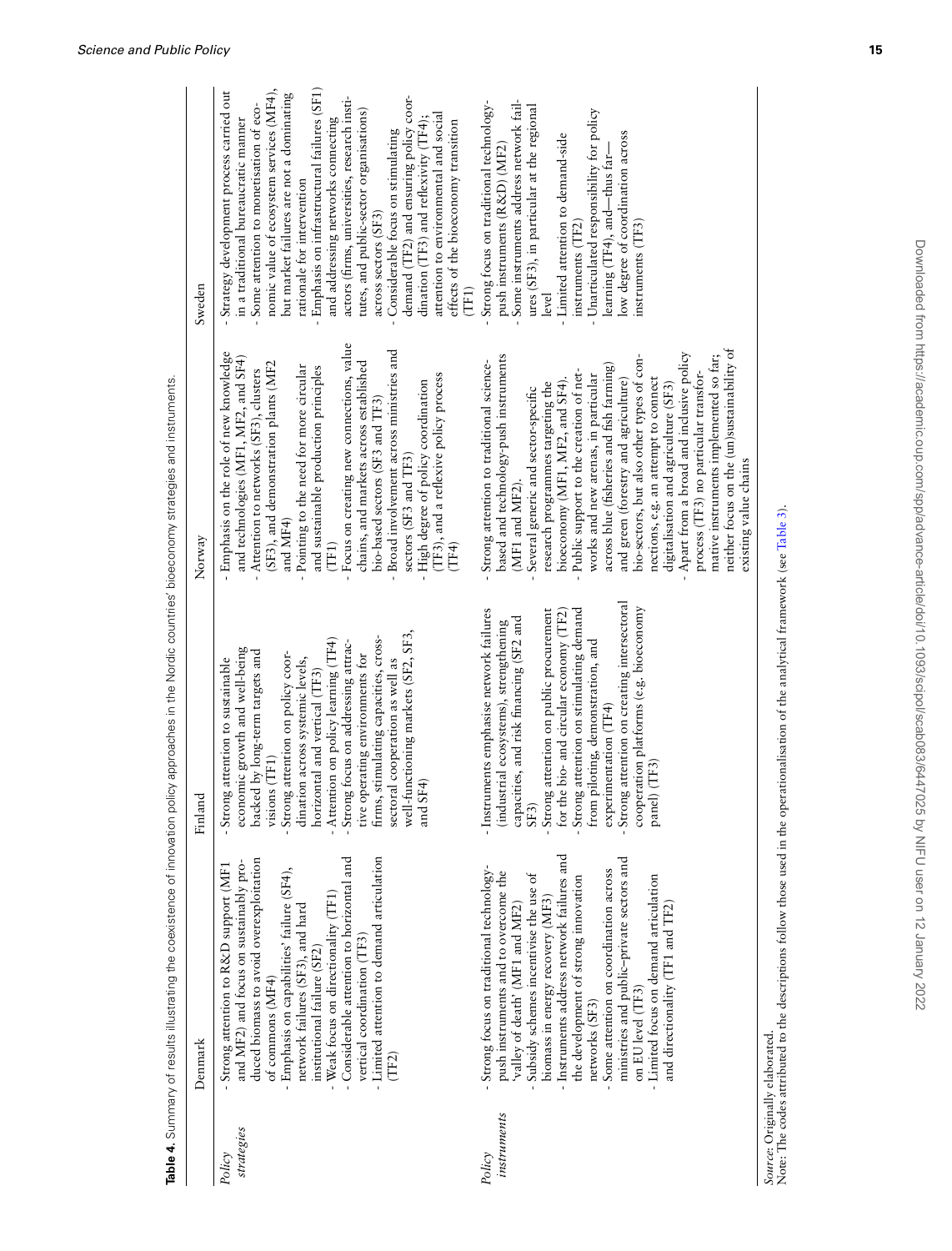Nonetheless, in relation to policy processes we found an emerging development towards new types of institutional arrangements underpinning an agenda for transformative change. Examples of such new initiatives are the 'follow or explain' policy process in Denmark, the broad and intersectoral Bioeconomy Panels in Finland and Denmark, the establishment of 'strategic innovation programs' and 'strategic collaboration programs' in Sweden, and the inter-ministerial and open strategy development process in Norway. We also found that the Finnish strategy from 2009 placed strong emphasis on the involvement of stakeholders and active contributions from citizens in the policy process and implementation. These initiatives express attempts to integrate and coordinate different perspectives and interests of users and producers. Nevertheless, we argue that the observed instances of TIP in the countries' bioeconomy strategies, such as efforts to address directionality, demand, policy coordination, and reflexivity failures, become weakened by not sufficiently acknowledging and addressing the conflicts created by the negative environmental impacts from the natural industries in these countries. These observations also sit within a broader debate about the complexity of addressing societal challenges due to the high risk of conflicts and tensions arising from simultaneously addressing multiple goals—e.g. socio-economic goals, environmental protection, food security, and clean energy([Nilsson et al. 2018;](#page-17-41) [Weitz et al. 2017\)](#page-18-4). To better acknowledge and address such conflicts, the TIP approach needs to be more broadly and deeply anchored in the system beyond the traditional research and innovation policy domains. As part of this challenge, it will be important that policymakers experiment with and explore new ways of balancing traditional and emerging transformative policy approaches.

# **Funding**

This work was supported by the Research Council of Norway through the SusValueWaste project [grant number 244249]; the Swedish Foundation for Strategic Environmental Research (MISTRA) through the project 'Sustainable Plastics and Transition Pathways' and from Vinnova [grant number 2017- 01600]. The authors also thank NIFU for the financial support provided for the finalisation of this article.

*Conflict of interest statement.* None declared.

# **Acknowledgements**

We want to thank our colleagues Per Koch and Mari Elken at NIFU for providing comments to an early version of this paper. We are also thankful for the comments provided to an earlier version of the paper presented at the EU-SPRI conference in Vienna, 10–12 June 2017.

# **Notes**

- 1. We note that Schot and Steinmueller use the terminology of framings and/or generations to indicate the historical unfolding of innovation policy orientations. In our paper, we use the term approaches to distinguish between the key characteristics of Schot and Steinmueller's three innovation policy framings.
- 2. Since 2008 Denmark has had a direct subsidy scheme for electricity and heat production from biomass as well as on biogas. The Energy

Agreement from March 2012 introduced a direct subsidy scheme for biogas and biomass used in heat and electricity production. The Energy Agreement from 2018 continued the exemption for energy taxes and  $CO<sub>2</sub>$  allowances for biogas and biomass.

- 3. The NBP was supported by a cross-ministerial secretariat led by the Ministry of Environment and Food and representing four other ministries and several government agencies with the intention to improve horizontal coordination.
- 4. Until 2018 Business Finland was named Tekes, the Finnish Funding Agency for Innovation. Business Finland is a key funding agency for the bioeconomy with its innovation funding, networking, and internationalisation services in the bioeconomy area.
- 5. Examples of these type of programmes are 'the Smart and Green Growth' programme and 'the renewable energy Groove programme'.
- 6. The members of the NBP included representatives from public bodies, business and employee organisations, research and education institutions, and non-governmental organisations. The panel was set up for a period of four years from 2016 to 2019. A new Bioeconomy Advisory Panel chaired by the Minister of Economic Affairs was set up in connection with the update of the national bioeconomy strategy in 2020.
- 7. The main source for the indicators is the annual national accounts, produced by Statistics Finland.
- 8. The KEINO Centre is funded by the Ministry of Economic Affairs and Employment.
- 9. In addition, Kern and Howlett talk about possibilities of conversion and replacement were *'*[c]onversion involves the reverse situation whereby new instrument mixes evolve while holding old goals constant' and 'replacement describes a process in which a conscious effort is made to fundamentally restructure both goals and instruments in a coherent and consistent manner by sweeping aside old elements and designing a new mix de novo'([Kern Howlett](#page-16-42) [2009:](#page-16-42) 395).

# **References**

- <span id="page-15-6"></span>Altinget. (2019) 'Derfor har vi brug for en national bioøkonomistrategi. By the Danish Agriculture & Food Council, The Danish society for Nature Conservation, Novozymes and the partnership for Sustain-able Biorefining'. [<https://www.altinget.dk/miljoe/artikel/aktoerer](https://www.altinget.dk/miljoe/artikel/aktoerer-derfor-har-vi-brug-for-en-national-biooekonomistrategi)[derfor-har-vi-brug-for-en-national-biooekonomistrategi](https://www.altinget.dk/miljoe/artikel/aktoerer-derfor-har-vi-brug-for-en-national-biooekonomistrategi)> accessed 15 Sept 2021.
- <span id="page-15-7"></span>Antikainen, R., Dalhammar, C., Hildén, M., et al. (2017) *Renewal of Forest Based Manufacturing Towards a Sustainable Circular Bioeconomy*. Helsinki: Finnish Environment Institute.
- <span id="page-15-2"></span>Bakker, S. and Trip, J. J. (2013) 'Policy Options to Support the Adoption of Electric Vehicles in the Urban Environment', *Transportation Research Part D: Transport and Environment*, 25: 18–23.
- <span id="page-15-4"></span>Birch, K. (2016) 'Emergent Imaginaries and Fragmented Policy Frameworks in the Canadian Bio-economy', *Sustainability*, 8: 1007.
- <span id="page-15-1"></span> $-(2019)$  *Neoliberal Bio-Economies? the Co-Construction of Markets and Natures*. cham: Palgrave Macmillan.
- <span id="page-15-9"></span>Bruvoll, A., Ibenholt, K., and Skjelvik, J. M. (2015) *Rammebetingelser for Bioøkonomi I Norge*. (201507). Oslo: Vista Analyse.
- <span id="page-15-0"></span>Bugge, M., Hansen, T., and Klitkou, A. (2016) 'What Is the Bioeconomy? A Review of the Literature'. *Sustainability*, 8: 691.
- <span id="page-15-8"></span>Business Finland. (2018) *Innovation Ecosystems in A Sustainable Bioeconomy. A Finnish Case Study for OECD*. Helsinki: Business Finland and Gaia Consulting.
- <span id="page-15-5"></span>Cavicchi, B. (2016) 'Sustainability that Backfires: The Case of Biogas in Emilia Romagna', *Environmental Innovation and Societal Transitions*, 21: 13–27.
- <span id="page-15-3"></span>Chaminade, C. and Edquist, C. (2010) 'Rationales for Public Policy Intervention in the Innovation Process: A Systems of Innovation Approach'. In: S. Kuhlman, P. Shapira, and R. Smits (eds) *Innovation Policy – Theory and Practice. An International Handbook*, pp. 95–119. London, UK: Edward Elgar Publishers.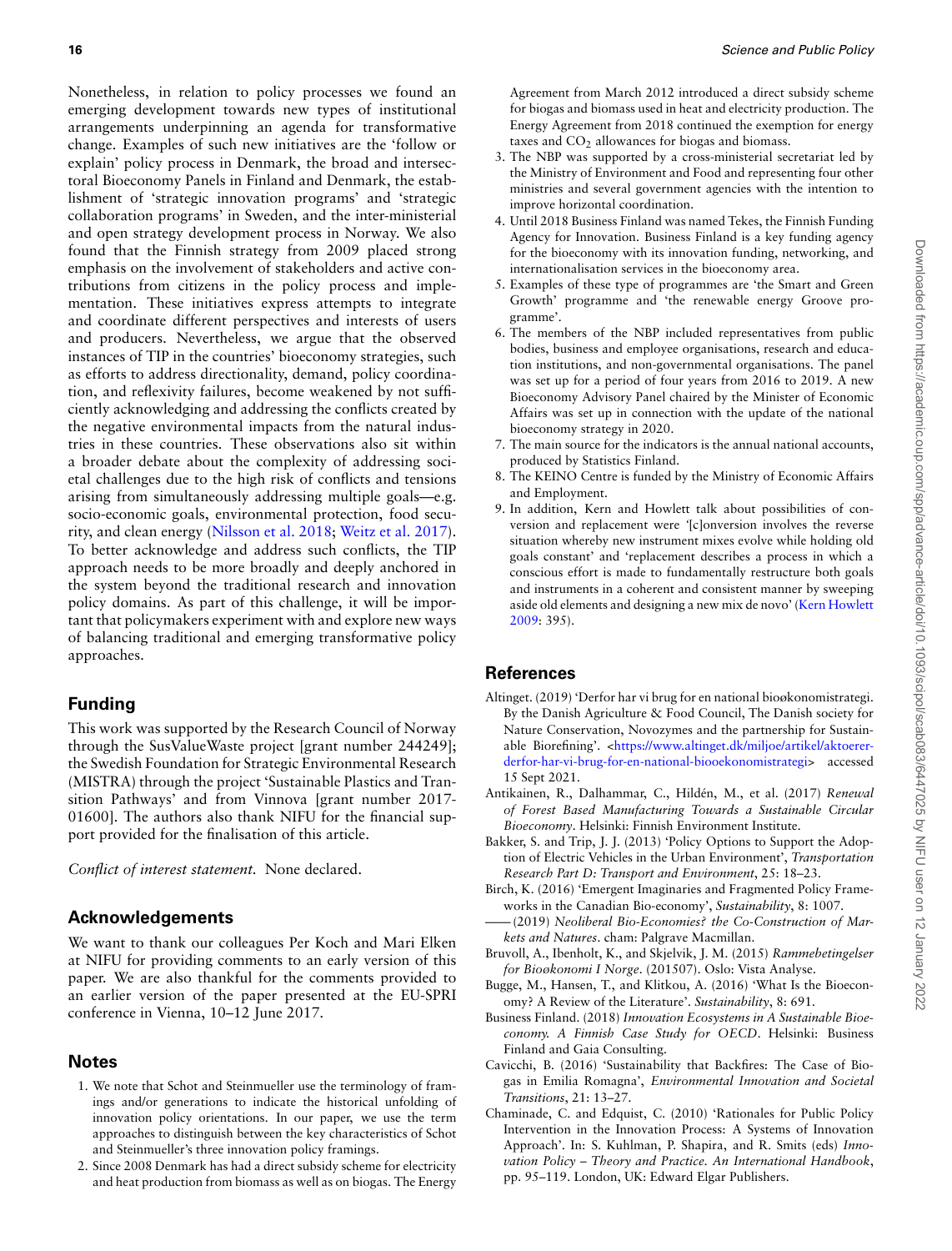- <span id="page-16-39"></span>Coenen, L., Grillitsch, M., Hansen, T., et al. (2017) 'Policy for System Innovation-the Case of Strategic Innovation Programs in Sweden', *Papers in Innovation Studies*, 2017.
- <span id="page-16-31"></span>Danish Government. (2013a) *Denmark at work: growth plan for energy and climate*.
- <span id="page-16-32"></span>——. (2013b) *Denmark at work: Growth plan for food*.
- <span id="page-16-33"></span>——. (2013c) *Denmark without waste: Recycle more – incinerate less*.
- <span id="page-16-34"></span>——. (2013d) *Growth plan for water, bio and environmental solutions*.
- <span id="page-16-16"></span>Davies, A. and Evans, D. (2019) 'Urban Food Sharing: Emerging Geographies of Production, Consumption and Exchange', *Geoforum*, 99: 154–9.
- <span id="page-16-37"></span>Davies, S., Griestop, L., Vironen, H., et al. (2016). 'Promoting Stakeholder Engagement and Public Awareness for a Participative Governance of the European Bioeconomy: Case Studies of National Bioeconomy Strategies in Finland and Germany'. BioSTEP Report.
- <span id="page-16-2"></span>Diercks, G., Larsen, H., and Steward, F. (2019) 'Transformative Innovation Policy: Addressing Variety in an Emerging Policy Paradigm', *Research Policy*, 48: 880–94.
- <span id="page-16-29"></span>Dubois, O. and Gomez San, J. M. (2016) *How Sustainability Is Addressed in Official Bioeconomy Strategies at International, National and Regional Levels. An Overview*. Rome: Food and Agriculture Organization of the United Nations.
- <span id="page-16-7"></span>EUBA. (2018) *The Crucial Role of the Bioeconomy in Achieving the UN Sustainable Development Goals*. Brussels: European Bioeconomy Alliance.
- <span id="page-16-35"></span>European Commission. (2004) *Towards a European Knowledge-based Bioeconomy: Workshop Conclusions on the Use of Plant Biotechnology for the Production of Industrial Biobased Products*. Brussels: European Commission.
- <span id="page-16-36"></span>———. (2012) *Innovating for Sustainable Growth: A Bioeconomy for Europe. Communication*. Brussels: European Commission.
- <span id="page-16-6"></span>———. (2018) 'A sustainable Bioeconomy for Europe: Strengthening the connection between economy, society and the environment. Communication from the Commission to the European Parliament, the Council, the European Economic and Social Committee and the Committee of the Regions COM/2018/673 final.' Brussels.
- <span id="page-16-25"></span>Fagerberg, J. (2018) 'Mobilizing Innovation for Sustainability Transitions: A Comment on Transformative Innovation Policy', *Research Policy*, 47: 1568–76.
- <span id="page-16-19"></span>Falcone, P. M., Lopolito, A., and Sica, E. (2017) 'Policy Mixes Towards Sustainability Transition in the Italian Biofuel Sector: Dealing with Alternative Crisis Scenarios', *Energy Research & Social Science*, 33: 105–14.
- <span id="page-16-17"></span>Flanagan, K., Uyarra, E., and Laranja, M. (2011) 'Reconceptualising the 'policy mix' for Innovation', *Research Policy*, 40: 702–13.
- <span id="page-16-38"></span>Forskningsrådet, Innovasjon Norge og SIVA (2019) *Bioøkonomi- felles handlingsplan for forskning og innovasjon*. Norges forskningsråd, Lysaker.
- <span id="page-16-11"></span>FORMAS. (2012) *Swedish Research and Innovation Strategy for a Biobased Economy*. Stockholm: FORMAS.
- <span id="page-16-8"></span>Fritsche, U., Brunori, G., Chiaramonti, D., et al. (2020) 'Future Transitions for the Bioeconomy Towards Sustainable Development and a Climate-Neutral Economy - Knowledge Synthesis Final Report'. Publications Office of the European Union, Luxembourg, ISBN 978-92-76-21518-9 (online).
- <span id="page-16-4"></span>Fund, C., El-Chichakli, B., and Patermann, C. (2018) 'Bioeconomy Policy (Part III) Update Report of National Strategies around the World.' A report from the German Bioeconomy Council.
- <span id="page-16-9"></span>Giljum, S., Bruckner, M., Gözet, B., et al. (2016) Land under Pres*sure. Global Impacts of the EU Bioeconomy*. Brussels: Friends of the Eartch Europe.
- <span id="page-16-24"></span>Giuliani, E. (2018) 'Regulating Global Capitalism amid Rampant Corporate wrongdoing-Reply to ''Three frames for innovation policy''', *Research Policy*, 47: 1577–82.
- <span id="page-16-14"></span>Gregg, J. S., Bolwig, S., Hansen, T., et al. (2017) 'Value Chain Structures that Define European Cellulosic Ethanol Production', *Sustainability*, 9: 118.
- <span id="page-16-1"></span>Grillitsch, M., Hansen, T., Coenen, L., et al. (2019) 'Innovation Policy for System-wide Transformation: The Case of Strategic Innovation Programmes (Sips) in Sweden', *Research Policy*, 48: 1048–61.
- <span id="page-16-26"></span>Grillitsch, M., Hansen, T., and Madsen, S. (2020) 'How Novel Is Transformative Innovation Policy?' *Papers in Innovation Studies*, 2020.
- <span id="page-16-0"></span>Grin, J., Rotmans, J., and Schot, J. (2010) *Transitions to Sustainable Development; New Directions in the Study of Long Term Transformative Change*. New York, NY: Routledge.
- <span id="page-16-15"></span>Hansen, T., Klitkou, A., Borup, M., et al. (2017) 'Path Creation in Nordic Energy and Road Transport Systems – the Role of Technological Characteristics', *Renewable and Sustainable Energy Reviews*, 70: 551–62.
- <span id="page-16-41"></span>Howlett, M. and Rayner, J. (2013) 'Patching vs Packaging in Policy Formulation: Assessing Policy Portfolio Design, Politics Gov', 1: 170–82.
- <span id="page-16-30"></span>Hsieh, H.-F. and Shannon, S. E. (2005) 'Three Approaches to Qualitative Content Analysis', *Qualitative Health Research*, 15: 1277–88.
- <span id="page-16-21"></span>Huttunen, S., Kivimaa, P., and Virkamäki, V. (2014) 'The Need for Policy Coherence to Trigger a Transition to Biogas Production', *Environmental Innovation and Societal Transitions*, 12: 14–30.
- <span id="page-16-3"></span>Janssen, M. J. (2019) 'What Bangs for Your Buck? Assessing the Design and Impact of Dutch Transformative Policy', *Technological Forecasting and Social Change*, 138: 78–94.
- <span id="page-16-12"></span>Johansen, U., Bull-Berg, H., Vik, L. H., et al. (2019) 'The Norwegian Seafood Industry - Importance for the National Economy', *Marine Policy*, 110: 103561.
- <span id="page-16-40"></span>Jolly, S., Grillitsch, M., and Hansen, T. (2020) 'Agency and Actors in Regional Industrial Path Development. A Framework and Longitudinal Analysis', *Geoforum*, 111: 176–88.
- <span id="page-16-22"></span>Kallerud, E., Amanatidou, E., Upham, P., et al. (2013) '*Dimensions of Research and Innovation Policies to Address Grand and Global Challenges*'. *Working Paper 13/2013*. Oslo: NIFU.
- <span id="page-16-42"></span>Kern, F. and Howlett, M. (2009) 'Implementing Transition Management as Policy Reforms: A Case Study of the Dutch Energy Sector', *Policy Science*, 42: 391–408.
- <span id="page-16-20"></span>Kern, F., Kivimaa, P., and Martiskainen, M. (2017) 'Policy Packaging or Policy Patching? The Development of Complex Energy Efficiency Policy Mixes', *Energy Research & Social Science*, 23: 11–25.
- <span id="page-16-13"></span>Kettunen, M., Vihervaara, P., Kinnunen, S., et al. (2012) *Socioeconomic Importance of Ecosystem Services in the Nordic Countries Synthesis in the Context of the Economics of Ecosystems and Biodiversity*. Copenhagen: Nordic Council of Ministers.
- <span id="page-16-10"></span>Kitchen, L. and Marsden, T. (2011) 'Constructing Sustainable Communities: A Theoretical Exploration of the Bio-economy and Eco-economy Paradigms', *Local Environment. The International Journal of Justice and Sustainability*, 16: 753–69.
- <span id="page-16-18"></span>Kivimaa, P. and Kern, F. (2016) 'Creative Destruction or Mere Niche Support? Innovation Policy Mixes for Sustainability Transitions', *Research Policy*, 45: 205–17.
- <span id="page-16-5"></span>Klitkou, A., Fevolden, A. M., and Capasso, M. (2019) *From Waste to Value: Valorisation Pathways for Organic Waste Streams in Circular Bioeconomies*. London: Routledge.
- <span id="page-16-23"></span>Kuhlmann, S. and Rip, A. (2014) *The Challenge of Addressing Grand Challenges - A Think Piece on How Innovation Can Be Driven Towards the "Grand Challenges" as Defined under the Prospective European Union Framework Programme Horizon 2020*. Twente: University of Twente.
- <span id="page-16-27"></span>Levidow, L., Birch, K., and Papaioannou, T. (2012a) 'Divergent Paradigms of European Agro-Food Innovation: The Knowledge-Based Bio-Economy (KBBE) as an R&D Agenda', *Science, Technology & Human Values*, 38: 94–125.
- <span id="page-16-28"></span>- and ——(2012b) 'EU Agri-innovation Policy: Two Contending Visions of the Bio-economy', *Critical Policy Studies*, 6: 40–65.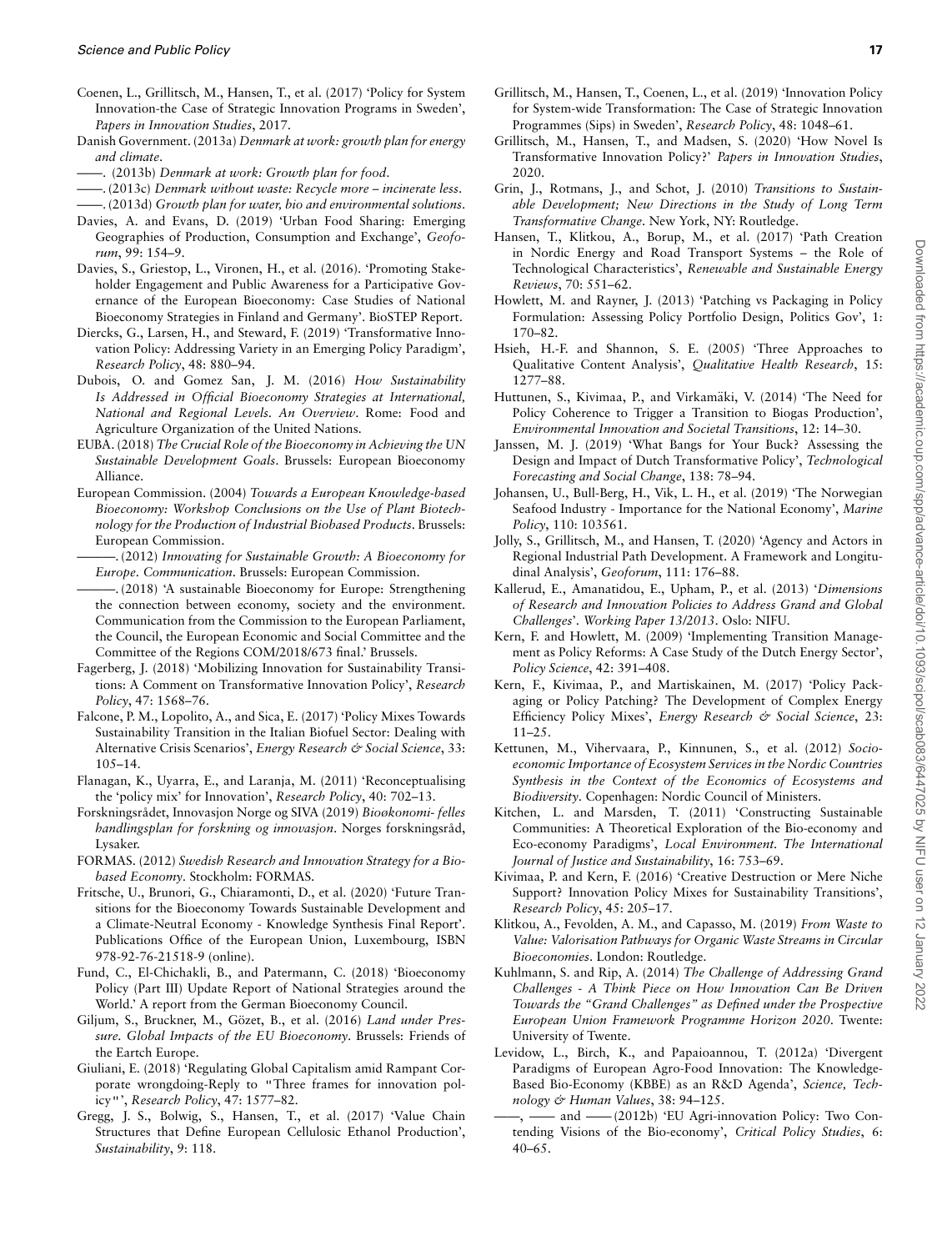- <span id="page-17-1"></span>Markard, J., Raven, R., and Truffer, B. (2012) 'Sustainability Transitions: An Emerging Field of Research and Its Prospects', *Research Policy*, 41: 955–67.
- <span id="page-17-4"></span>McCormick, K. and Kautto, N. (2013) 'The Bioeconomy in Europe: An Overview', *Sustainability*, 5: 2589–608.
- <span id="page-17-2"></span>Meadowcroft, J. (2011) 'Engaging with the Politics of Sustainability Transitions', *Environmental Innovation and Societal Transitions*, 1:  $70-5$ .
- <span id="page-17-36"></span>Ministry of Employment and the Economy. (2014) *Sustainable Growth from Bioeconomy. The Finnish Bioeconomy Strategy*. Helsinki: Ministry of Employment and the Economy.
- <span id="page-17-30"></span>Ministry of Environment and Food. (2018) *Handlingsplan for nye bæredygtige proteiner - opfølgning på anbefalinger fra Det Nationale Bioøkonomipanel*. Copenhagen: Ministry of Environment and Food.
- <span id="page-17-31"></span>Ministry of the Environment and Ministry of Industry, Business and Financial Affairs. (2018) *Strategy for Circular Economy*. Copenhagen: Ministry of Environment.
- <span id="page-17-38"></span>Ministry of Trade Industry and Fisheries. (2016) *Familiar Resources-Undreamt of Possibilities. The Government's Bioeconomy Strategy*. Oslo: Ministry of Trade, Industry and Fisheries.
- <span id="page-17-6"></span>Morone, P. (2016) 'The Times They are A-changing: Making the Transition Towards a Sustainable Economy', *Biofuels, Bioproducts and Biorefining*, 10: 369–77.
- <span id="page-17-25"></span>Mukhtarov, F., Gerlak, A., and Pierce, R. (2016) 'Away from Fossilfuels and toward a Bioeconomy: Knowledge Versatility for Public Policy?' *Environment and Planning C: Politics and Space*, 35: 1010–28.
- <span id="page-17-37"></span>Mustalahti, I. (2018) 'The Responsive Bioeconomy: The Need for Inclusion of Citizens and Environmental Capability in the Forest Based Bioeconomy', *Journal of Cleaner Production*, 172: 3781–90.
- <span id="page-17-15"></span>Näyhä, A. and Pesonen, H.-L. (2012) 'Diffusion of Forest Biorefineries in Scandinavia and North America', *Technological Forecasting and Social Change*, 79: 1111–20.
- <span id="page-17-41"></span>Nilsson, M., Chisholm, E., Griggs, D., et al. (2018) 'Mapping Interactions between the Sustainable Development Goals: Lessons Learned and Ways Forward', *Sustainability Science*, 13: 1489–503.
- <span id="page-17-22"></span>OECD. (2009) *The Bioeconomy to 2030: Designing a Policy Agenda*. Paris: OECD.
- <span id="page-17-5"></span> $-$ . (2018) Meeting Policy Challenges for a Sustainable Bioecon*omy*. Paris: OECD.
- <span id="page-17-8"></span>Patermann, C. and Aguilar, A. (2018) 'The Origins of the Bioeconomy in the European Union', *New Biotechnology*, 40: 20–4.
- <span id="page-17-27"></span>Ponte, S. (2009) 'From Fishery to Fork: Food Safety and Sustainability in the 'Virtual' Knowledge-Based Bio-Economy (KBBE)', *Science as Culture*, 18: 483–95.
- <span id="page-17-10"></span>Ponte, S. and Birch, K. (2014) 'Guest Editorial. The Imaginaries and Governance of 'biofueled futures", *Environment & Planning A*, 46: 271–9.
- <span id="page-17-13"></span>Prestvik, A. S., Kvakkestad, V., and Skutevik, Ø. (2013) *Agriculture and the Environment in the Nordic Countries Policies for Sustainability and Green Growth*. Copenhagen: Nordic Council of Ministers.
- <span id="page-17-42"></span>Prime Minister's Office. (2017) *Finland, a Land of Solutions Midterm Review. Government Action Plan 2017-2019*. Helsinki: Prime Minister's Office.
- <span id="page-17-26"></span>Pülzl, H., Kleinschmit, D., and Arts, B. (2014) 'Bioeconomy – an Emerging Meta-discourse Affecting Forest Discourses?' *Scandinavian Journal of Forest Research*, 29: 386–93.
- <span id="page-17-19"></span>Reichardt, K., Negro, S. O., Rogge, K. S., et al. (2016) 'Analyzing Interdependencies between Policy Mixes and Technological Innovation Systems: The Case of Offshore Wind in Germany', *Technological Forecasting and Social Change*, 106: 11–21.
- <span id="page-17-28"></span>Richardson, B. (2012) 'From a Fossil-fuel to a Biobased Economy: The Politics of Industrial Biotechnology', *Environment and Planning. C, Government & Policy*, 30: 282–96.
- <span id="page-17-16"></span>Rogge, K. S., Kern, F., and Howlett, M. (2017) 'Conceptual and Empirical Advances in Analysing Policy Mixes for Energy Transitions', *Energy Research & Social Science*, 33: 1–10.
- <span id="page-17-18"></span>Rogge, K. S. and Reichardt, K. (2016) 'Policy Mixes for Sustainability Transitions: An Extended Concept and Framework for Analysis', *Research Policy*, 45: 1620–35.
- <span id="page-17-12"></span>The Royal Swedish Academy of Agriculture and Forestry. (2015) *Forests and Forestry in Sweden*. Stockholm: The Royal Swedish Academy of Agriculture and Forestry.
- <span id="page-17-33"></span>RUFF. (2004) *Sunde, sikre og velsmagende fødevarer gennem bioteknologi - en bioteknologisk forskningsstrategi for fødevareområdet*. Copenhagen: Det rådgivende Udvalg for Fødevareforskning, Direktoratet for FødevareErhverv.
- <span id="page-17-29"></span>-(2006a) Viden vi skal leve af – fremtidens fødevareforskn*ing*. Copenhagen: Det rådgivende Udvalg for Fødevareforskning, Direktoratet for FødevareErhverv.
- <span id="page-17-34"></span>———. (2006b) *Værditilvækst og bedre miljø - en bioteknologisk forskningsstrategi for nonfood og foder*. (8791791715). Copenhagen: Det rådgivende Udvalg for Fødevareforskning, Direktoratet for FødevareErhverv.
- <span id="page-17-9"></span>Schmid, O., Padel, S., and Levidow, L. (2012) 'The Bio-Economy Concept and Knowledge Base in a Public Goods and Farmer Perspective', *Bio-based and Applied Economics*, 1: 47–63.
- <span id="page-17-0"></span>Schot, J. and Steinmueller, W. E. (2018) 'Three Frames for Innovation Policy: R&D, Systems of Innovation and Transformative Change', *Research Policy*, 47: 1554–67.
- <span id="page-17-11"></span>Schou, S. J. (2020) *Analyse til Realdania Landbrugsforum*. Copenhagen: University of Copenhagen.
- <span id="page-17-14"></span>Scordato, L., Bugge, M., and Fevolden, A. (2017) 'Directionality across Diversity: Governing Contending Policy Rationales in the Transition Towards the Bioeconomy', *Sustainability*, 9: 206.
- <span id="page-17-21"></span>Smith, K. (2000) 'Innovation as a Systemic Phenomenon: Rethinking the Role of Policy', *Enterprise and Innovation Management Studies*, 1: 73–102.
- <span id="page-17-39"></span>Smith, K. and Wicken, O. (1990) *Evaluering av nasjonal handlingsplan for informasjonsteknologi 1987-1990. Rapport til Næringsdepartementet juni 1990*. Oslo: Næringsdepartementet.
- <span id="page-17-17"></span>Sovacool, B. K. and Axsen, J. (2018) 'Functional, Symbolic and Societal Frames for Automobility: Implications for Sustainability Transitions', *Transportation Research Part a-Policy and Practice*, 118: 730–46.
- <span id="page-17-23"></span>Stegmann, P., Londo, M. and Junginger, M. (2020) 'The circular bioeconomy: Its elements and role in European bioeconomy clusters', *Resources, Conservation & Recycling X*, 6.
- <span id="page-17-7"></span>Straffas, L., Gustavsson, M., and McCormick, K. (2013) 'Strategies and Policies for the Bioeconomy and Bio-Based Economy: An Analysis of Official National Approaches', *Sustainability*, 5: 2751.
- <span id="page-17-3"></span>Stirling, A. (2014) 'Transforming Power: Social Science and the Politics of Energy Choices', *Energy Research and Social Sciences*, 1: 83–95.
- <span id="page-17-32"></span>Styrelsen for Forskning og Uddannelse. (2017) *Forsk 2025*. (9788793468603). Copenhagen: Ministry of Education and Research.
- <span id="page-17-35"></span>The Finnish Innovation Fund. (2009) *A Natural Resource Strategy for Finland: Using Natural Resources Intelligently*. Helsinki: The Finnish Innovation Fund (Sitra).
- <span id="page-17-40"></span>The Swedish Government. (2014) *En svensk strategi for biologisk* ¨ *mångfald och ekosystemtjänster*. Stockholm.
- <span id="page-17-24"></span>Töller, A. E., Vogelpohl, T., Beer, K., et al. (2021) 'Is Bioeconomy Policy A Policy Field? A Conceptual Framework and Findings on the European Union and Germany', *Journal of Environmental Policy & Planning*, 23: 152–64.
- <span id="page-17-20"></span>Van Der Vooren, A. and Brouillat, E. (2015) 'Evaluating CO2 Reduction Policy Mixes in the Automotive Sector', *Environmental Innovation and Societal Transitions*, 14: 60–83.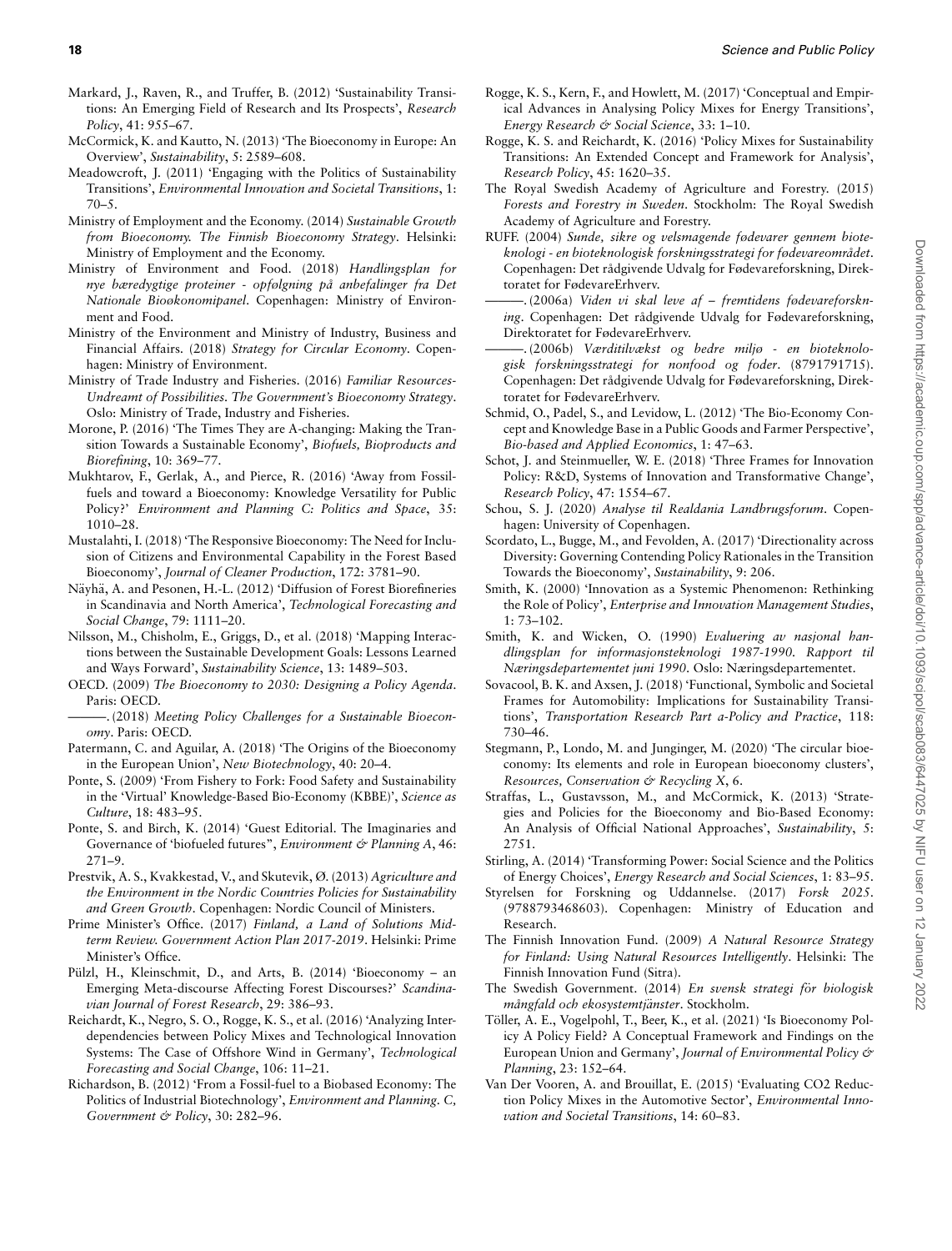<span id="page-18-3"></span>Vinnova. (2017) *Årsredovisning 2016*. Stockholm: Vinnova.

- <span id="page-18-0"></span>Weber, M. and Rohracher, H. (2012) 'Legitimizing Research, Technology and Innovation Policies for Transformative Change Combining Insights from Innovation Systems and Multi-level Perspective in a Comprehensive 'failures' Framework', *Research Policy*, 41: 1037–47.
- <span id="page-18-4"></span>Weitz, N., Strambo, C., Kemp-Benedict, E., et al. (2017) 'Closing the Governance Gaps in the Water-energy-food Nexus: Insights

from Integrative Governance', *Global Environmental Change*, 45: 165–73.

- <span id="page-18-1"></span>Woolthuis, K., Lankhuizen, M., and Gilsing, V. (2005) 'A System Failure Framework for Innovation Policy Design', *Technovation*, 25: 609–19.
- <span id="page-18-2"></span>Yin, R. K. (2014) *Case Study Research Design and Methods*, 5th edn. Thousand Oaks, CA: SAGE Publication Inc.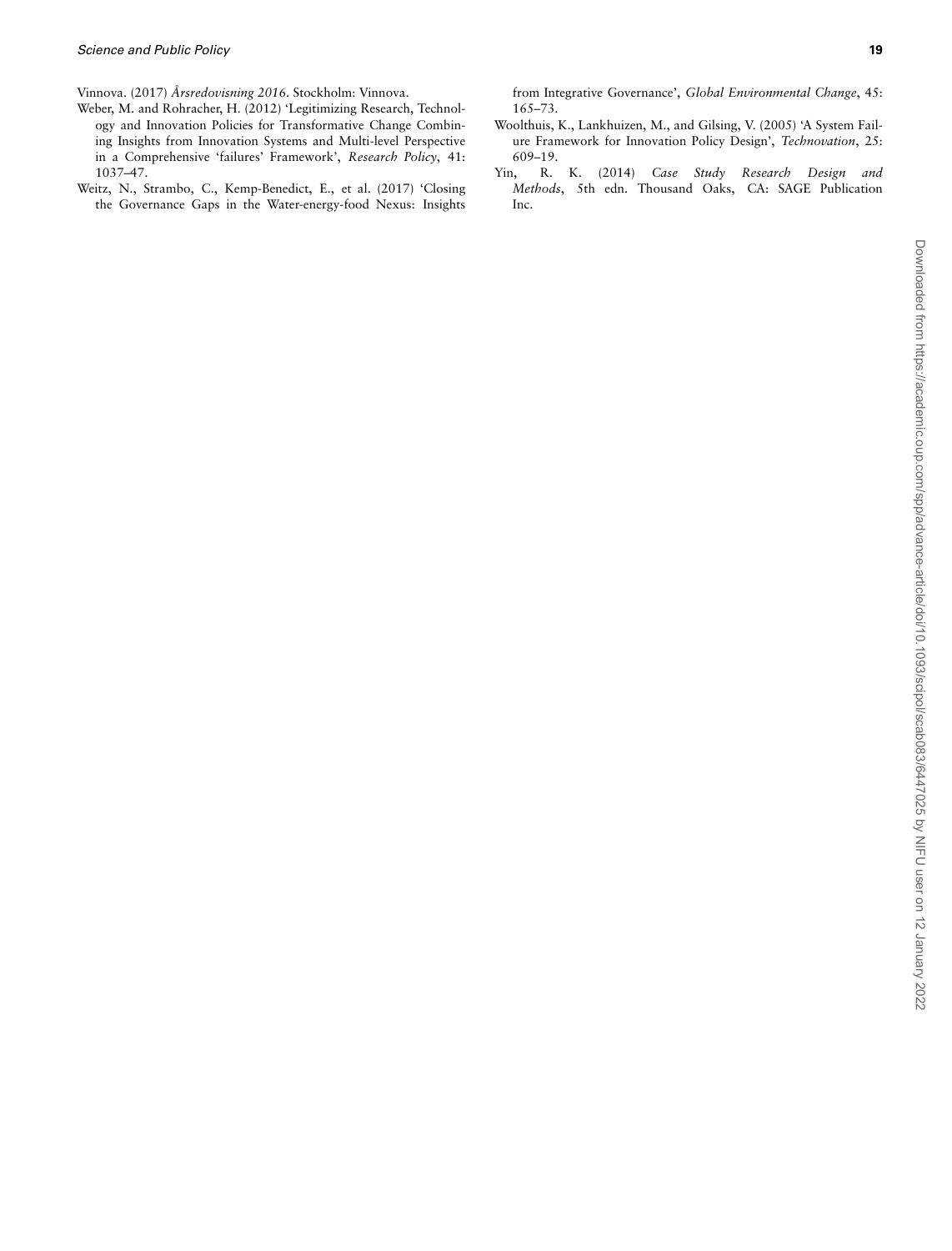| <b>Appendix 1.</b> List of policy documents reviewed                                                                                                                           |                                                                                                                                                                                                 |                                                                                                                                                                                                                                                                                                                                                                                                                                                  |                                                                                                                                                       |
|--------------------------------------------------------------------------------------------------------------------------------------------------------------------------------|-------------------------------------------------------------------------------------------------------------------------------------------------------------------------------------------------|--------------------------------------------------------------------------------------------------------------------------------------------------------------------------------------------------------------------------------------------------------------------------------------------------------------------------------------------------------------------------------------------------------------------------------------------------|-------------------------------------------------------------------------------------------------------------------------------------------------------|
| Denmark                                                                                                                                                                        | Finland                                                                                                                                                                                         | Norway                                                                                                                                                                                                                                                                                                                                                                                                                                           | Sweden                                                                                                                                                |
| Growth and a better environment: A biotech-<br>nology research strategy for non-food and<br>Directorate for the food industry (2006):<br>teed                                  | (2009): A Natural Resource Strategy<br>Using natural resources<br>The Finnish Innovation Fund (Sitra)<br>for Finland: I<br>intelligently                                                        | Ministry of Trade, Industry and Fisheries,<br>Report to the Storting, 10 (2015-16): A<br>competitive seafood industry                                                                                                                                                                                                                                                                                                                            | development-FORMAS (2012): Swedish<br>Sweden's research council for sustainable<br>Research and Innovation Strategy for a<br><b>Bio-based Economy</b> |
| Danish government (2013): Denmark at work:<br>Growth plan for energy and climate                                                                                               | Ministry of the Environment (2014): The<br>Finnish bioeconomy strategy: Sustainable<br>omy, Ministry of Agriculture and Food,<br>Ministry of Employment and the Econ-<br>growth from bioeconomy | eries, Report to the Storting, (2016-17):<br>Greener, smarter and more innovative<br>Ministry of Trade, Industry and Fish-                                                                                                                                                                                                                                                                                                                       | Swedish strategy for biodiversity and<br>The Swedish Government (2014): A<br>ecosystem services                                                       |
| Danish government (2013): Denmark at work:<br>Growth plan for food                                                                                                             | office (2015): Finland, a land of solu-<br>tions. Strategic Programme of Prime<br>Finnish government, Prime Minister's<br>Minister Juha Sipilä's Government                                     | Ministry of Agriculture and Food, Report<br>to the Storting, 33 (2016-17): Growing<br>values. A competitive forest and wood<br>industry                                                                                                                                                                                                                                                                                                          | Vinnova (2017): Annual report                                                                                                                         |
| Danish government (2013): Denmark without<br>waste: Recycle more - incinerate less                                                                                             | Finnish government, Prime minister's office<br>(2017), Finland, a land of solutions, mid-<br>Government Action Plan<br>term review.<br>2017-2019                                                | The Government's Bioeconomy Strategy<br>eign Affairs, Ministry of Petroleum and<br>Energy, Ministry of Local Government<br>and Communications, Ministry of For-<br>resources - undreamt of possibilities.<br>and Research, Ministry of Transport<br>environment, Ministry of Education<br>and Modernisation (2016): Familiar<br>Ministry of Trade, Industry and Fish-<br>Food, Ministry of Climate and the<br>eries, Ministry of Agriculture and |                                                                                                                                                       |
| Danish government (2013): Growth plan for<br>water, bio and environmental solutions                                                                                            | National Energy and Climate Strategy for<br>Ministry of Economic Affairs and Employ-<br>ment (2017): Government report on the<br>2030                                                           | (2017): New growth, proud history. The<br>Ministry of Industry and Fisheries and<br>Ministry of Petroleum and Energy<br>Government's Ocean Strategy                                                                                                                                                                                                                                                                                              |                                                                                                                                                       |
| with biotechnology - a biotechnology research<br>Council for food research, Directorate for the<br>food industry, Healthy, safe and tasty food<br>strategy for the food sector |                                                                                                                                                                                                 |                                                                                                                                                                                                                                                                                                                                                                                                                                                  |                                                                                                                                                       |
| The National Bioeconomy Panel (2014): Den-<br>mark as a growth center for a sustainable<br>bioeconomy                                                                          |                                                                                                                                                                                                 |                                                                                                                                                                                                                                                                                                                                                                                                                                                  |                                                                                                                                                       |
| the Ministry of Industry (2018): Strategy for a<br>Ministry for the Environment and Food, and<br>circular economy                                                              |                                                                                                                                                                                                 |                                                                                                                                                                                                                                                                                                                                                                                                                                                  |                                                                                                                                                       |
|                                                                                                                                                                                |                                                                                                                                                                                                 |                                                                                                                                                                                                                                                                                                                                                                                                                                                  |                                                                                                                                                       |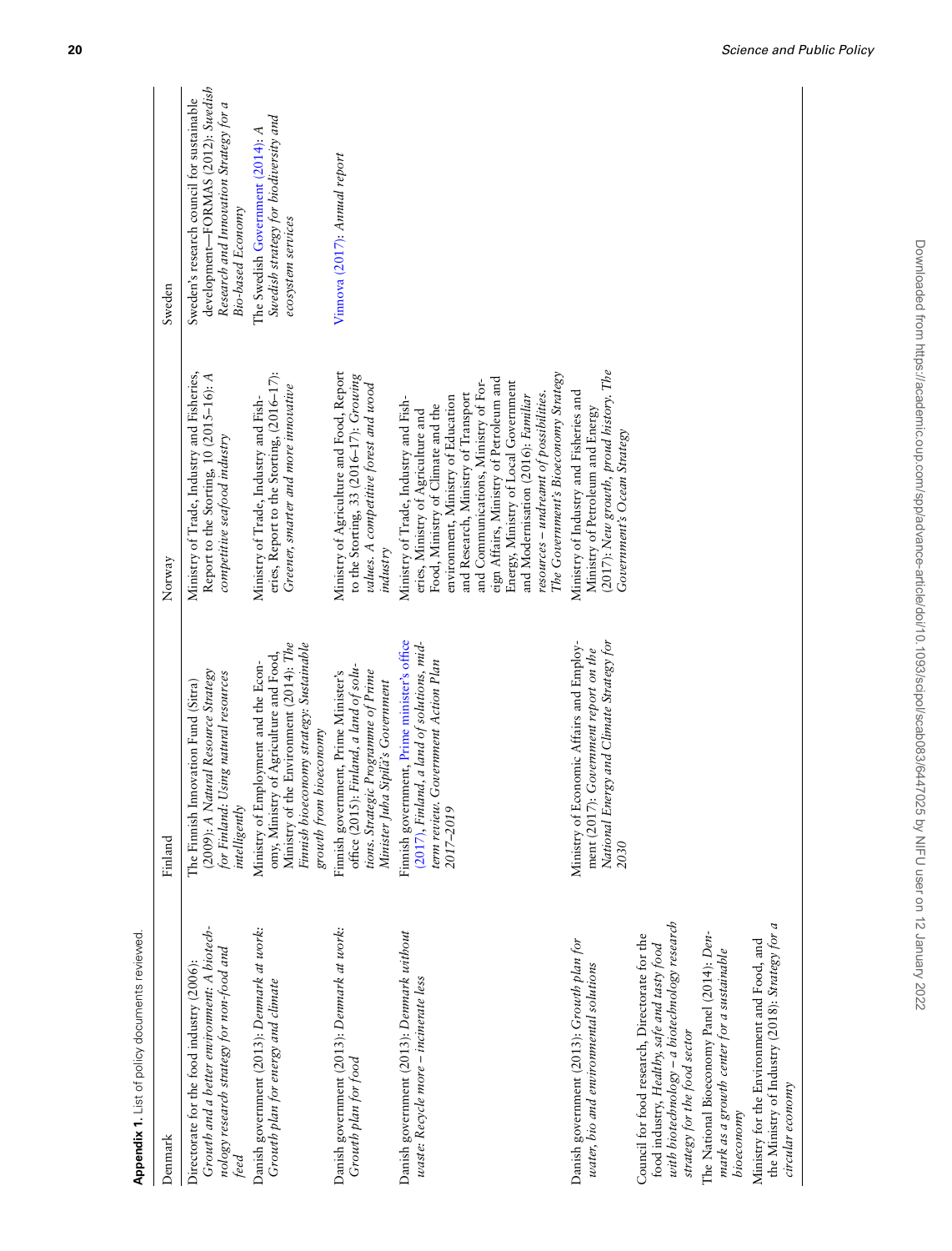**Appendix 2.** List of interviewed organisations.

|                | Organisation                                                                               | Type                           |  |
|----------------|--------------------------------------------------------------------------------------------|--------------------------------|--|
| $(1)$ Denmark  | Ministry of Environment and Food of Denmark (D1)                                           | National policy                |  |
| (2) Denmark    | The Danish Environmental Protection Agency (D2)<br>National policy                         |                                |  |
| $(3)$ Denmark  | Innovation Fund Denmark (D3)                                                               | Research and innovation funder |  |
| (4) Denmark    | The Technical University of Denmark and member of the<br>National Bioeconomy Panel (D4)    | University                     |  |
| $(5)$ Denmark  | Confederation of Danish Industry (D5)                                                      | Industry association           |  |
| $(6)$ Denmark  | Ministry of Education and Research (D6)                                                    | National policy                |  |
| $(7)$ Finland  | Tekes $(F1)$                                                                               | Research and innovation funder |  |
| $(8)$ Finland  | $VTT$ (F2)                                                                                 | Research institute             |  |
| $(9)$ Finland  | Ministry of Agriculture and Forestry (F3)                                                  | National policy                |  |
| $(10)$ Finland | Ministry of the Environment (F4)                                                           | National policy                |  |
| $(11)$ Finland | Ministry of the Economy and Employment (former director of<br>the Bioeconomy Program) (F5) | National policy                |  |
| $(12)$ Norway  | Research Council of Norway (N1)                                                            | Research and innovation funder |  |
| $(13)$ Norway  | Innovation Norway (N2)                                                                     | Innovation funder              |  |
| $(14)$ Norway  | Ministry of Trade, Industry and Fisheries (N3)                                             | National policy                |  |
| $(15)$ Norway  | Ministry of Food and Agriculture (N4)                                                      | National policy                |  |
| $(16)$ Norway  | Ministry of the Climate and the Environment (N5)                                           | National policy                |  |
| $(17)$ Norway  | Ministry of Local Government and Modernisation (N6)                                        | National policy                |  |
| $(18)$ Sweden  | Sweden's research council for sustainable development—<br>FORMAS (S1)                      | Research and innovation funder |  |
| $(19)$ Sweden  | Sweden's Innovation Agency—Vinnova (S2)                                                    | Research and innovation funder |  |
| $(20)$ Swede   | Swedish Energy Agency (S3)                                                                 | Research and innovation funder |  |
| $(21)$ Sweden  | Swedish forest industry—Skogsindustrierna (S4)                                             | Industry association           |  |

# <span id="page-20-0"></span>**Appendix 3 Interview protocol**

*Policy strategies*

- What do you understand as constituting the bioeconomy?
- Is the policy mix steered towards achieving the goals set in the policy strategy?
- How can a transition to the bioeconomy be achieved?
- *•* What are the most important barriers for achieving a transition to a bioeconomy?
- *•* Which bio-based sectors are of central importance?
- *•* To what extent does the national industry structure have an impact on the policy priorities for the bioeconomy?
- What does the division of work between the ministries and actors involved in developing the bioeconomy look like?
- *•* How was the strategy development process administered and organised?
- *•* How has the coordination across involved actors worked?
- *◦* Coordination between the traditional R&D actors?
- *◦* Involvement of other/new type of actors, such as NGOs, interest organisations, network actors, and citizens?
- *◦* Is the process largely directed by ministries or other public authorities?
- *◦* Which actors are central to the implementation of the bioeconomy strategy?
- *•* Have there been/are there any conflicts in developing the bioeconomy strategy? (Clash of rationales from different ministries?)

*Policy instruments for the bioeconomy*

*•* What types of policy instruments are most important to achieve the goals of the bioeconomy strategy?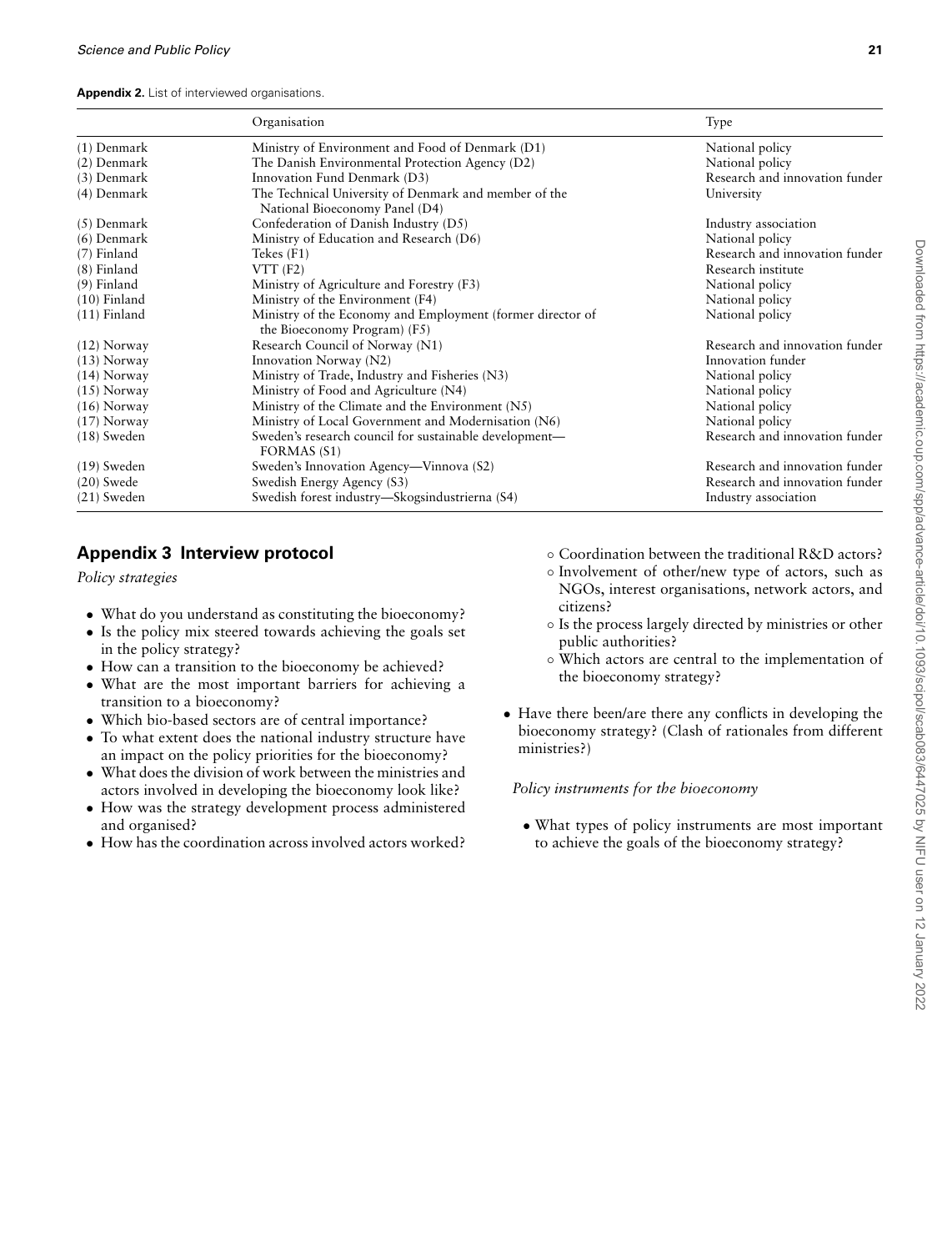**Appendix 4.** Exemplary quotes and citations from the document analysis and from the interviews.

| Innovation policy<br>approach | Failures                            | Exemplary quotes                                                                                                                                                                                                                                                                                                                                                                                                                                                                                                                                                                                                                                                                                                                                                                                                                                                                                                                                                                                      |
|-------------------------------|-------------------------------------|-------------------------------------------------------------------------------------------------------------------------------------------------------------------------------------------------------------------------------------------------------------------------------------------------------------------------------------------------------------------------------------------------------------------------------------------------------------------------------------------------------------------------------------------------------------------------------------------------------------------------------------------------------------------------------------------------------------------------------------------------------------------------------------------------------------------------------------------------------------------------------------------------------------------------------------------------------------------------------------------------------|
| Innovation for<br>growth      | Information asymmetries             | The authorities have too a role in providing appropriate regulation and<br>correct for various forms of market failure. Globally, there is a market<br>failure that the price of climate and environmentally harmful emis-<br>sions linked to production and transportation are not fully included<br>in the calculation' (Ministry of Trade Industry and Fisheries 2016:<br>39/NO)                                                                                                                                                                                                                                                                                                                                                                                                                                                                                                                                                                                                                   |
|                               |                                     | 'Knowledge building and investments in research and innovation<br>is therefore an important prerequisite for developing a modern<br>bioeconomy.' (Ministry of Trade Industry and Fisheries 2016: 5/NO)<br>'To promote efficient utilization and profitable processing, efforts<br>will be directed towards strengthening the focus on bioeconomy-<br>related research and development in the Research Council of Norway'<br>(Ministry of Trade Industry and Fisheries 2016: 10/NO)<br>'there is a lot of [technology] push in Sweden but not so much                                                                                                                                                                                                                                                                                                                                                                                                                                                  |
|                               | Knowledge spill-over                | [demand] pull' (Interview/Sweden)<br>'[t]hey are extremely linear and they, in the sectoral agencies like<br>[agency name], [university name], [agency name], [agency name], their<br>view on this transition is very traditional going from basic we need<br>basic research' (Interviews/SE)                                                                                                                                                                                                                                                                                                                                                                                                                                                                                                                                                                                                                                                                                                         |
|                               | Externalisation of costs            | 'correct pricing on production and consumption that has a negative<br>climate impact is seen to be the most effective instrument to stimulate<br>development and adoption of renewable biobased products' (Ministry<br>of Trade Industry and Fisheries 2016: 40/NO)<br>'Market-based mechanisms and international steering policies designed<br>to integrate all of the costs related to natural resource use in prices<br>should also be promoted' (The Finnish Innovation Fund 2009: 10/FI)                                                                                                                                                                                                                                                                                                                                                                                                                                                                                                         |
|                               | Over-exploitation of<br>commons     | 'With the increasing scarcity of resources in the world, it will become<br>more attractive to develop and use water, bio and environmental<br>solutions that can help ease the pressure on scarce resources' (Danish<br>Government 2013d: 7/DK)                                                                                                                                                                                                                                                                                                                                                                                                                                                                                                                                                                                                                                                                                                                                                       |
| Systems of<br>innovation      | Infrastructural failures            | 'Achieving a biobased economy also requires, in addition to research<br>and development, demonstration and innovation incentive mea-<br>sures. Governance and investment in demonstrations is also required.'<br>(FORMAS 2012: 23/SE)                                                                                                                                                                                                                                                                                                                                                                                                                                                                                                                                                                                                                                                                                                                                                                 |
|                               | Hard/soft institutional<br>failures | 'Review regulation on nature preservation, environment and energy in<br>order to reduce inappropriate barriers to Danish business development<br>within bio-based solutions.' (Danish Government 2013d: 10/DK)<br>'For Finland to be a favourable and attractive operating environment<br>for firms able to use natural resources successfully and sustainably,<br>our innovation system, physical infrastructure, economic policies,<br>legislation and administration must provide the necessary condi-<br>tions' (The Finnish Innovation Fund 2009: 7/FI). 'Added value and<br>well-being are primarily generated through efficient, vigorous, adapt-<br>able and innovative private enterprise.' (The Finnish Innovation Fund<br>2009: 6/. FI)<br>Finland should be proactive and take part in specifying the contents of<br>the new standards, as standardisation will create the framework for<br>the new markets for bioeconomy products and technologies' (Finnish<br>Government 2014: 23/FI) |
|                               | Interaction or network<br>failures  | The bioeconomy 'necessitate[s] widespread collaboration between com-<br>panies, sectors, universities, colleges, research institutes and public<br>sector organisations' (FORMAS 2012: 23/SE)                                                                                                                                                                                                                                                                                                                                                                                                                                                                                                                                                                                                                                                                                                                                                                                                         |
|                               | Capabilities failures               | The bioeconomy is a multidisciplinary entity where competitive solu-<br>tions cannot be produced without consolidating several sectors and<br>types of competence.' (Finnish Government 2014: 28/FI)                                                                                                                                                                                                                                                                                                                                                                                                                                                                                                                                                                                                                                                                                                                                                                                                  |
| Transformative<br>change      | Directionality failure              | 'The strategy's long-term vision and goals define the direction for the<br>overall step-by-step process' (Natural resource strategy, Finland).<br>'New models are needed for business, policy-making and everyday<br>socio-economic behaviour' (The Finnish Innovation Fund 2009: 2/FI).<br>'It is vital for the implementation of the Bioeconomy Strategy that exist-<br>ing and new policy actions will be targeted to support the growth of a<br>sustainable bioeconomy' (Finnish Government 2014: 18/FI)<br>The objective of the Finnish Bioeconomy Strategy is to generate new<br>economic growth and new jobs from an increase in the bioeconomy<br>business and from high added value products and services while secur-<br>ing the operating conditions for the nature's ecosystems' (Finnish                                                                                                                                                                                                 |

[Government 2014:](#page-17-40) 19/FI).